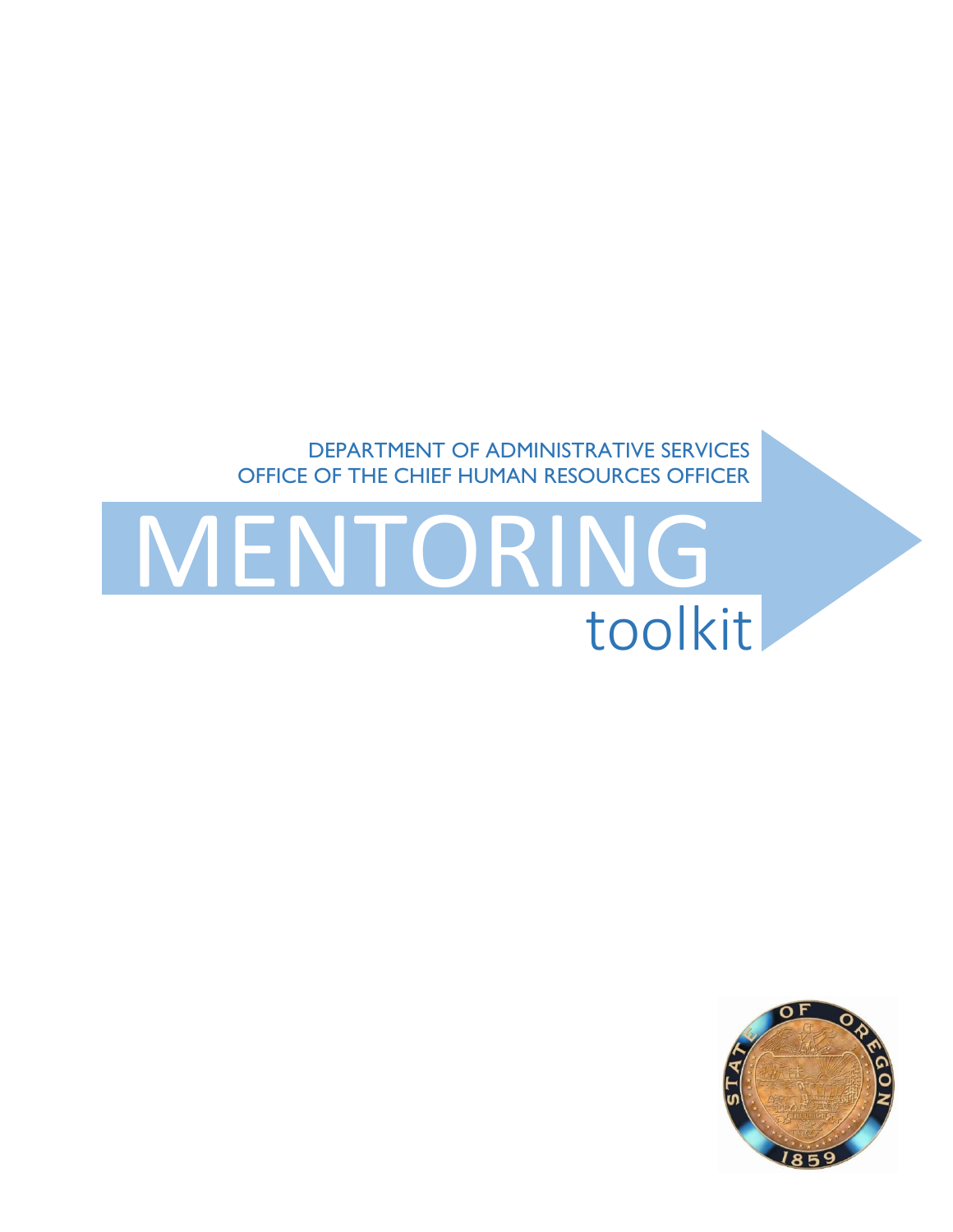# Contents

# This manual created in collaboration with the Ascent Leadership Program (Ascent.Program@oregon.gov).

#### Content adapted from:

- The University of Salford Manchester | Mentoring for Staff new to University, Code of Practice and Guidelines  $\mathbb{L}^{\mathbb{N}}$
- Chronus (chronus.com) | How to Start a High-Impact Mentoring Program
- Emily Jarvis (govloop.com) | 5 Attributes of a Great Mentor Do You Fit the Bill?
- Courtney Belme (govloop.com) | Making the Most of a Mentorship Relationship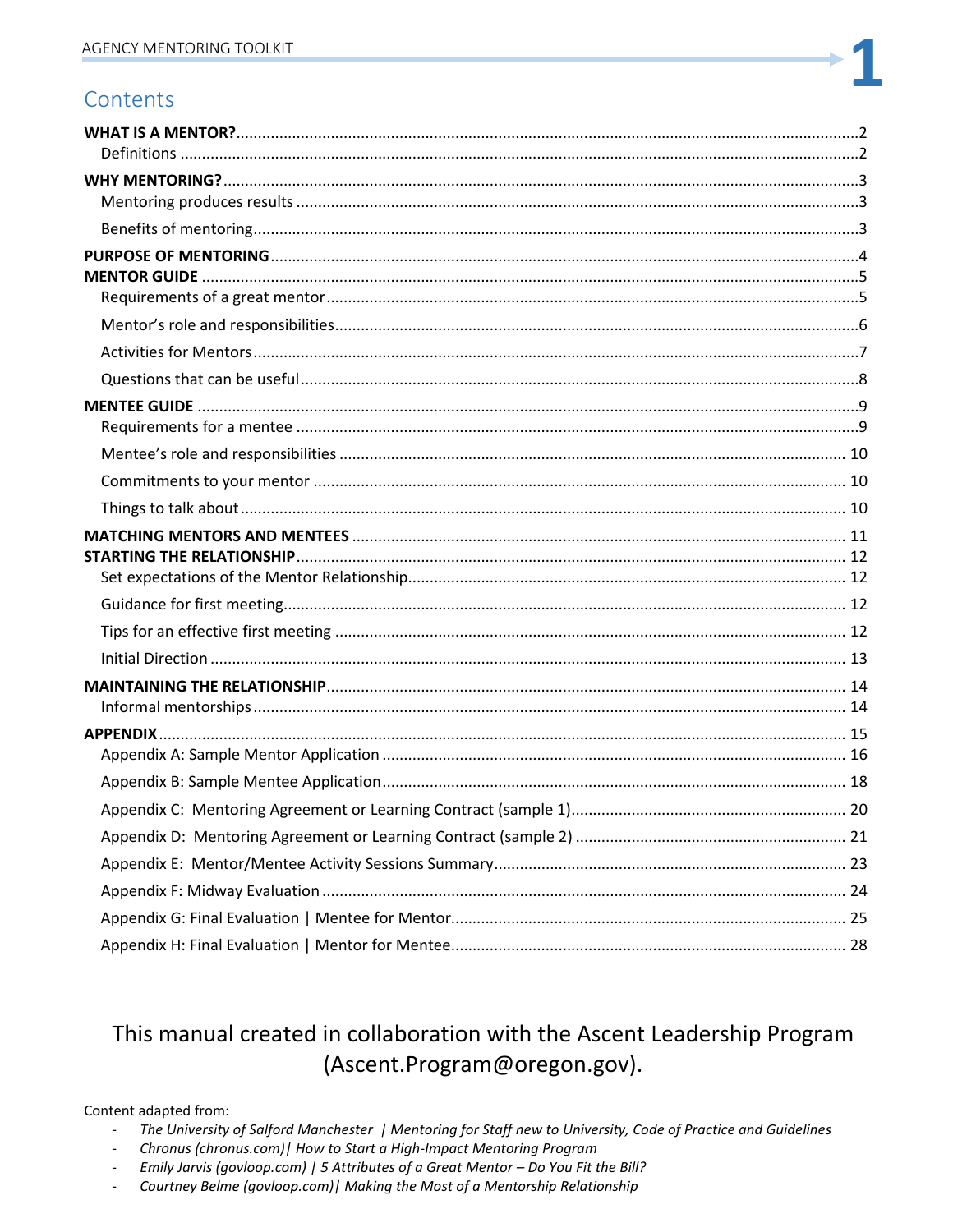#### <span id="page-2-0"></span>**WHAT IS A MENTOR?**

**Mentor**: *noun.*

**1.** A wise and trusted counselor or teacher **2.** *Greek Mythology*: Odysseus' trusted friend and counselor

Mentor is an old and trusted friend of Odysseus. He is appointed to look after the estate and, more importantly, to look after Odysseus' son, Telemachus. It is in Mentor's form that Athena, goddess of wisdom, speaks at critical times throughout Homer's epic *Odyssey*. In a certain sense, Mentor is both mortal and immortal—wisdom personified.

In the story, Mentor serves as a guide to young Telemachus in his search for reunion with his father. Mentor urges the boy on his quest, finds a ship, accompanies him on the first leg and then departs, returning again at the end of the tale to assist father, son, and grandfather as they recapture their heritage and consolidate their return home.

Mentor's part in the story is catalytic and instructive, for he is a classic transitional figure, helping the youth achieve his manhood and confirm his identity in an adult world while helping the father complete his life's work.

*(For more information, see Homer's Odyssey)*

**A leader is one who** knows the way, goes the way, and **shows the way**. *John C. Maxwell*

**We lead by being human**. We do not lead by being corporate, by being professional or being institutional. *Paul Hawken*

#### <span id="page-2-1"></span>Definitions

**Mentor -** An individual who has experience and understanding of the state's formal and informal structure, procedures, and culture, and who can provide insight, guidance, and development resources to a mentee. Together, they discover learning opportunities within and outside their current work. Mentors stimulate others through ideas and information that can lead to personal and professional growth.

**Mentoring -** The learning relationship used to instruct and motivate individuals to gain knowledge, insight, and improvement in their skills and abilities.

**Mentee -** An individual receiving counsel, orientation, and other pertinent developmental opportunities or resources from a mentor.

**Coordinator -** an individual or team of individuals, responsible for administering, evaluating, and for facilitating the connection of mentors and mentees.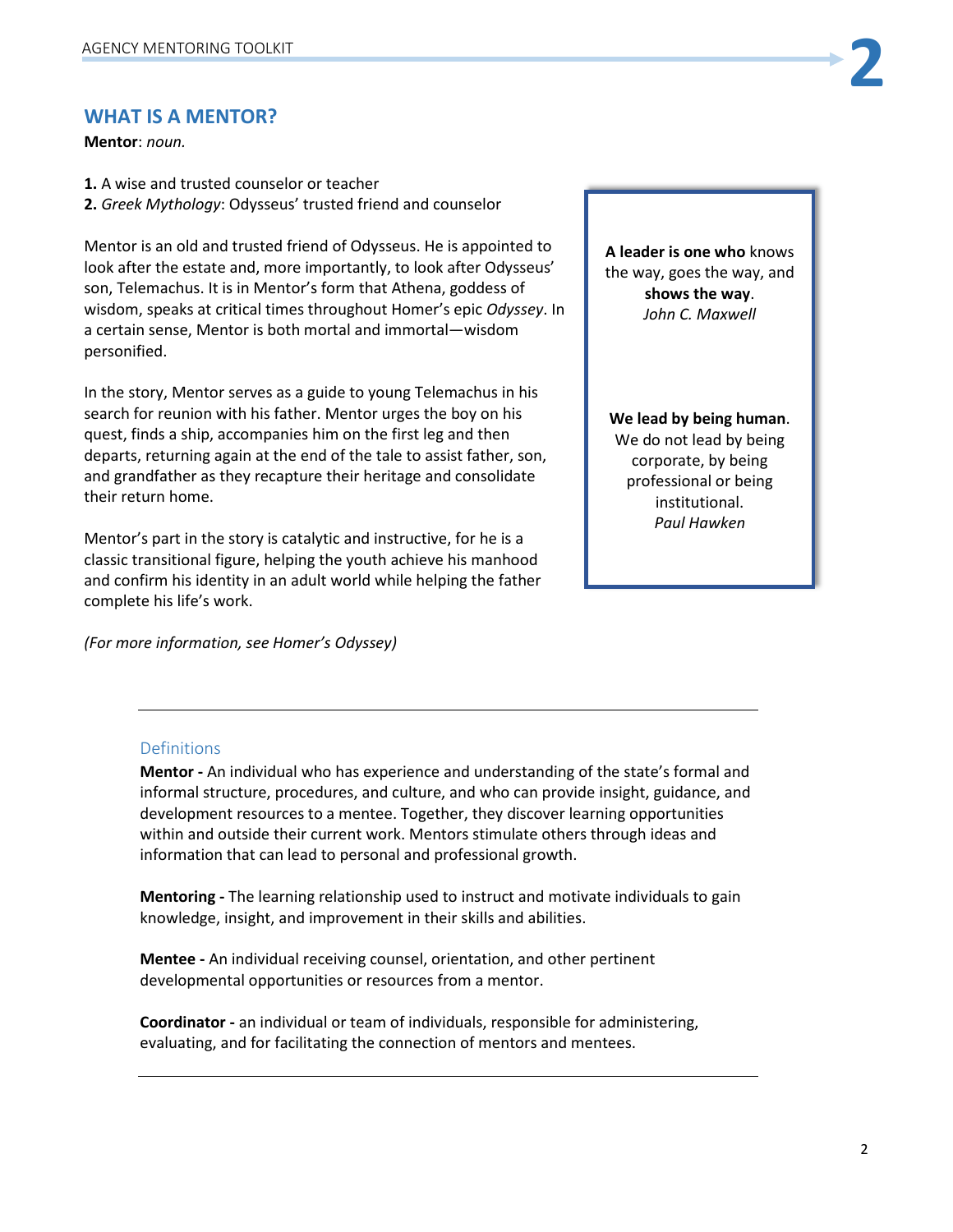# <span id="page-3-0"></span>**WHY MENTORING?**

#### <span id="page-3-1"></span>Mentoring produces results

An increasing number of organizations are turning to mentoring to achieve their goals. Mentoring is good for business; it affects productivity and performance. Mentoring improves training and provides support to new staff as well as upcoming team leaders and supervisors.

Mentors learn to hone their own teaching, coaching and other valuable skills while imparting invaluable knowledge and information to their mentees. Mentees gain confidence, new skills and other valuable assets, thus improving both satisfaction and performance at work. A positive mentoring experience can transform marginal employees into high performers. In time, knowledge and expertise are passed on from worker to worker – creating a powerful and resourceful workforce able to successfully serve both coworkers and customers alike.

# RESEARCH HAS SHOWN THAT APPROXIMATELY 2/3 OF TOP EXECUTIVES HAVE HAD MENTORS. MOST WERE BETTER PAID, REACHED THEIR POSITIONS FASTER AND WERE MORE SATISFIED WITH THEIR WORK AND CAREERS THAN THEIR NON-MENTORED COUNTERPARTS.

Finding the right mentor is critical. Ideal mentors are staff members who are willing to go out of their way to see that their mentees get the best possible chance to succeed. They also help new or transferring staff adapt to the informal and unwritten customs unique to an agency. Mentoring is not meant to replace formal training programs; instead, it is an additional cost-effective method of passing on skills, knowledge and confidence.

#### <span id="page-3-2"></span>Benefits of mentoring

Over the next 5 - 10 years the state will be facing many new challenges and opportunities. Some estimates are that up to 50 percent of the workforce will be retiring. Retirement and downsizing have heightened the need to preserve institutional memory and experiential knowledge. There is an obvious leadership gap needing to be filled. Oregon state government currently has employees with the necessary leadership potential. These employees need opportunities and means to develop skills so they are ready to step into leadership roles. A formal mentoring program will create a tool to help meet this challenge.

#### **Mentees benefit by:**

- Tapping the wisdom, insights and experience of the mentor.
- Receiving encouragement, support, and affirmation from the mentor.
- Having a safe environment to explore new ideas and creative solutions, and to take risks.
- Gaining valuable insights about formal/informal relationships and organizational priorities.
- Building confidence to challenge themselves to reach for new goals.
- Knowing they are valued by the organization.

#### **Mentors benefit by:**

- Learning by teaching.
- Receiving recognition for their legacy of personal knowledge, insight, and experience.
- Exploring their own standards, philosophies, relationships, awareness, and expertise.
- Sharing in the growth of the mentee.
- Gaining higher visibility within the organization and potential for career enhancement.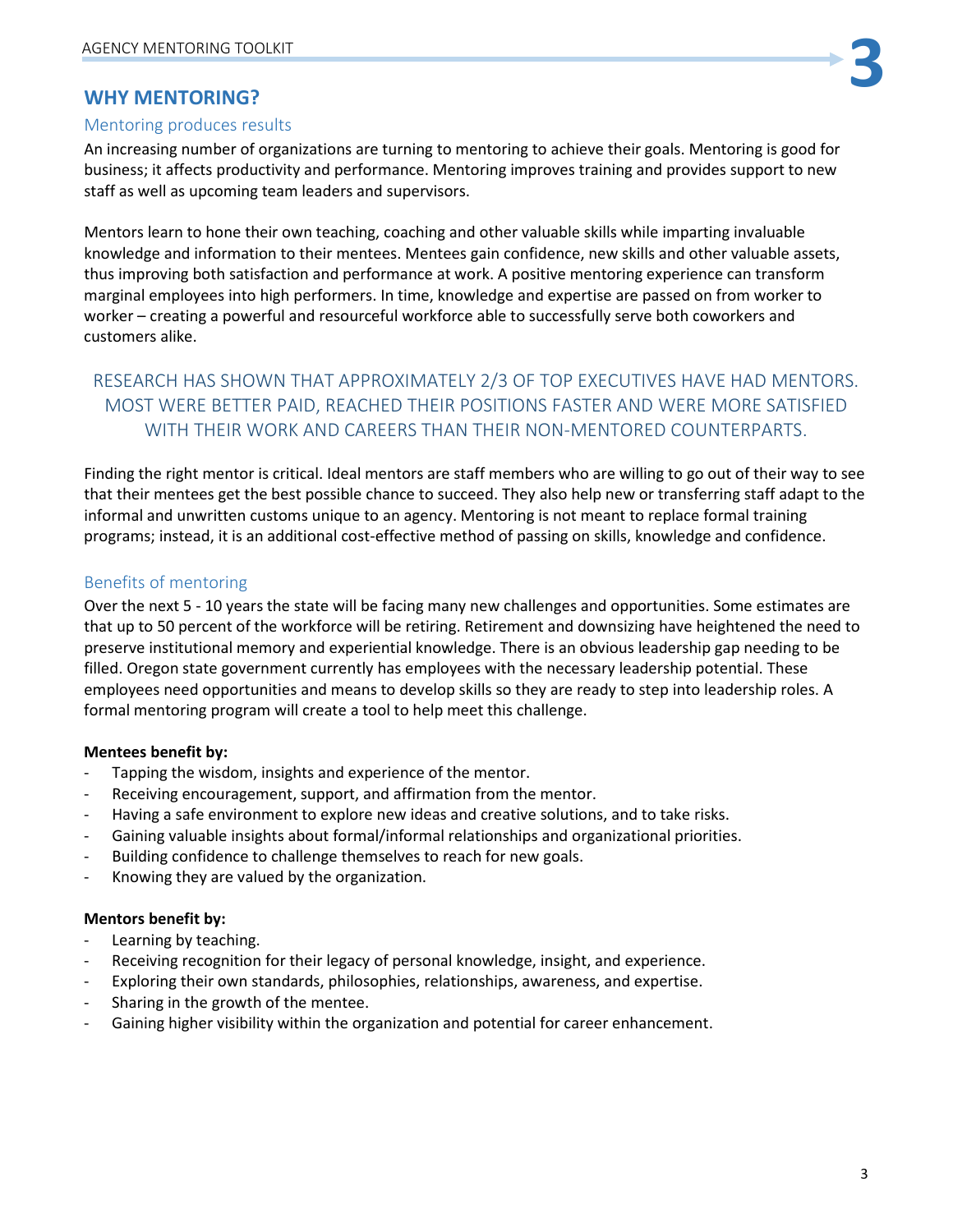#### **Oregon state government benefits by:**

- Creating a productive, involved and motivated workforce.
- Increasing organizational communication at all levels.
- Creating informal relationships that otherwise might not exist.
- Having a recruiting tool helping Oregon state government to become an "Employer of Choice".
- Integrating new employees effectively into the workforce.
- Knowing that important experience and institutional knowledge is being passed on.
- Increasing ownership of the mission, goals and values of the organization.
- Developing a mission-committed workforce with a sense of belonging.
- Retaining a high-performing and productive workforce.

#### <span id="page-4-0"></span>**PURPOSE OF MENTORING**

Studies show education and training, while immediately delivering new skills, also provides information that remains unused and fades over time. Participants will understand the material, want to use it, and attempt to incorporate it into their lives, but time will prevail over their ambition to use the material.

Using mentoring in conjunction with training, adds motivation, accountability and encouragement over time, thereby incorporating elements essential to lasting success. Successful professionals consistently report that it was the guidance received from a mentor that made the most significant difference in achieving success in their careers.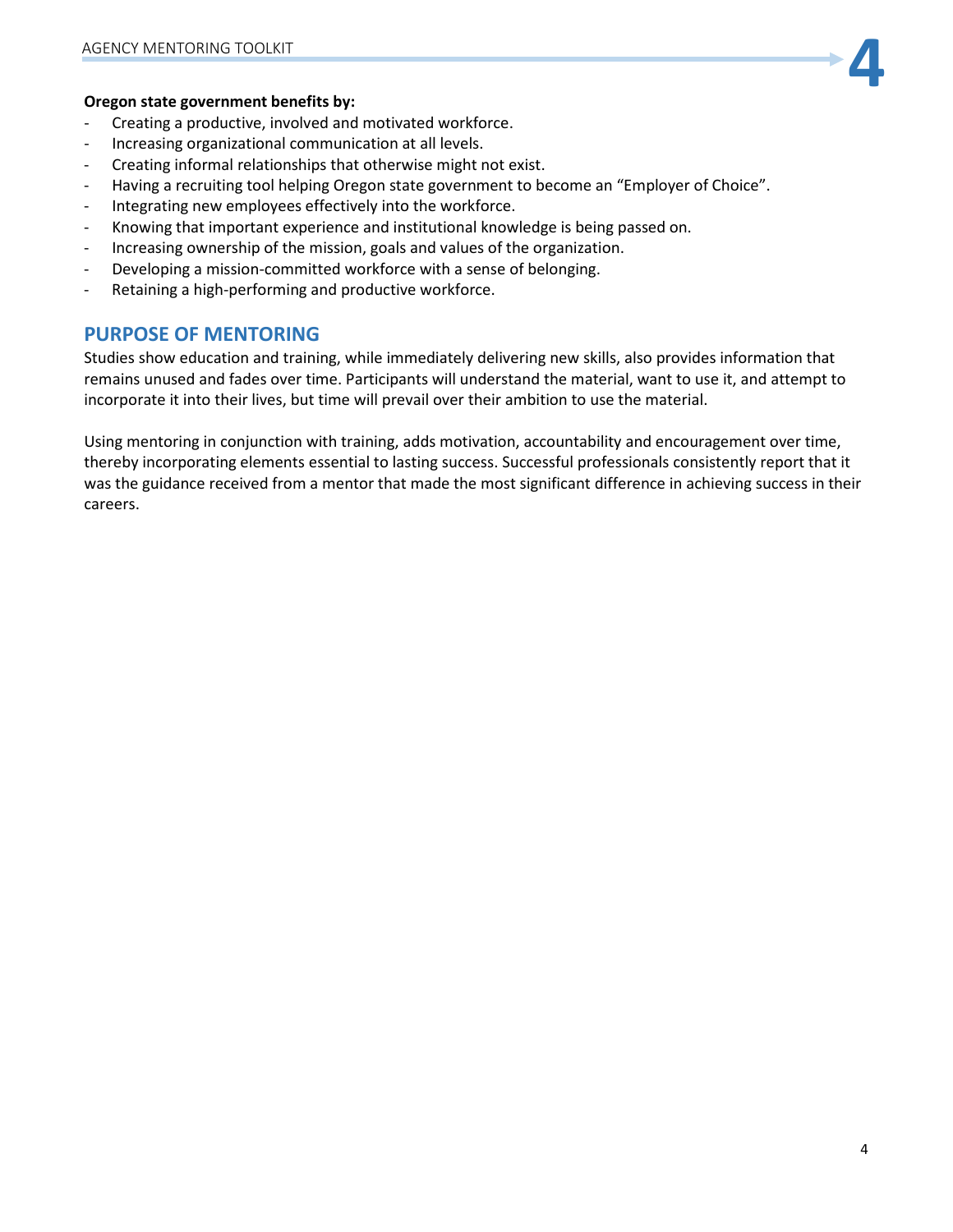#### "TOP" QUALITIES OF SUCCESSFUL MENTORS:

- Gives honest advice when needed.
- Is generous with praise, but make it specific, honest, and immediate.
- Is gentle with corrections, not pointing out every little mistake.
- Is clear about expectations of the mentoring relationship.
- Ensures the mentee's hard work and skills are recognized and rewarded.
- Coaches the mentee through difficult situations at work.
- Gives small special assignments that provide a series of small successes.
- Guides them to challenge and stretch themselves and be ready to help and support.
- Helps guide the mentee through all the hidden rules and political confusion.

# <span id="page-5-0"></span>**MENTOR GUIDE**

As a mentor, you are offering your time to someone else in order to help further their career. By taking this responsibility seriously, you are making the most of your time and your mentee's time. It is understandable that life can get in the way, but if you commit to a mentee, it is crucial that you are there when they need you.

#### <span id="page-5-1"></span>Requirements of a great mentor

- 1. **Actively Listen** The average person can speak 150 words per minute, but they can listen to 1,000 words per minute. That discrepancy gives the listener plenty of time for their mind to wander. So the key to a great mentorship is to create a space for active listening – a place where the mentee not only feels heard, but empathized with. Additionally, letting your mentee talk it out can be helpful for them to sort through the situation they are discussing.
- 2. **Offer Concrete Advice** Sometimes a mentee will come into a mentoring session with vague or lofty goals. The key for a successful mentorship is to provide real, tangible steps a person can take to get ahead. Mentioning a specific training course or recommending a particular leadership book to read are good examples of concrete steps a person can take.
- 3. **Be Responsible and Respectful** A formal mentorship agreement means both the mentor and mentee have committed to the process. A great mentor will follow through on that commitment. Obviously situations arise that could cause a mentor to miss a session here or there, but a great mentor will make sure to reschedule. And just as important, a great mentor will be present and respectful (e.g. don't check phones or emails during the mentorship session.)
- 4. **Advocate for your Mentee** One of the cornerstones of a great mentorship relationship is the investment a mentor makes in their mentee. If a mentor is willing to put in extra time to make sure their mentee is getting the resources and advice they need to get ahead – that's a hallmark of a great mentor.
- 5. **Be Curious** This attribute might seem a bit odd, but curious mentors are invested in finding the best ways to help their mentee. They want to know more about how their mentee works and their goals in life. A curious mentor is a mentor who is ready to go the extra mile for their mentee.
- 6. **Have patience** Committing to a mentorship relationship can be a long-term endeavor. Over your relationship with your mentee, they may neglect advice or flounder. In these instances, a little bit of constructive criticism can help get them back on track. However, many people have a hard time taking criticism. In these instances, your patience will be critical to maintaining the relationship and getting the most out of it.
- 7. **Be a good role model**. By volunteering as a mentor, you are raising the bar for how you conduct yourself. Leading by example allows your mentee to go beyond the conversations you have with them and follow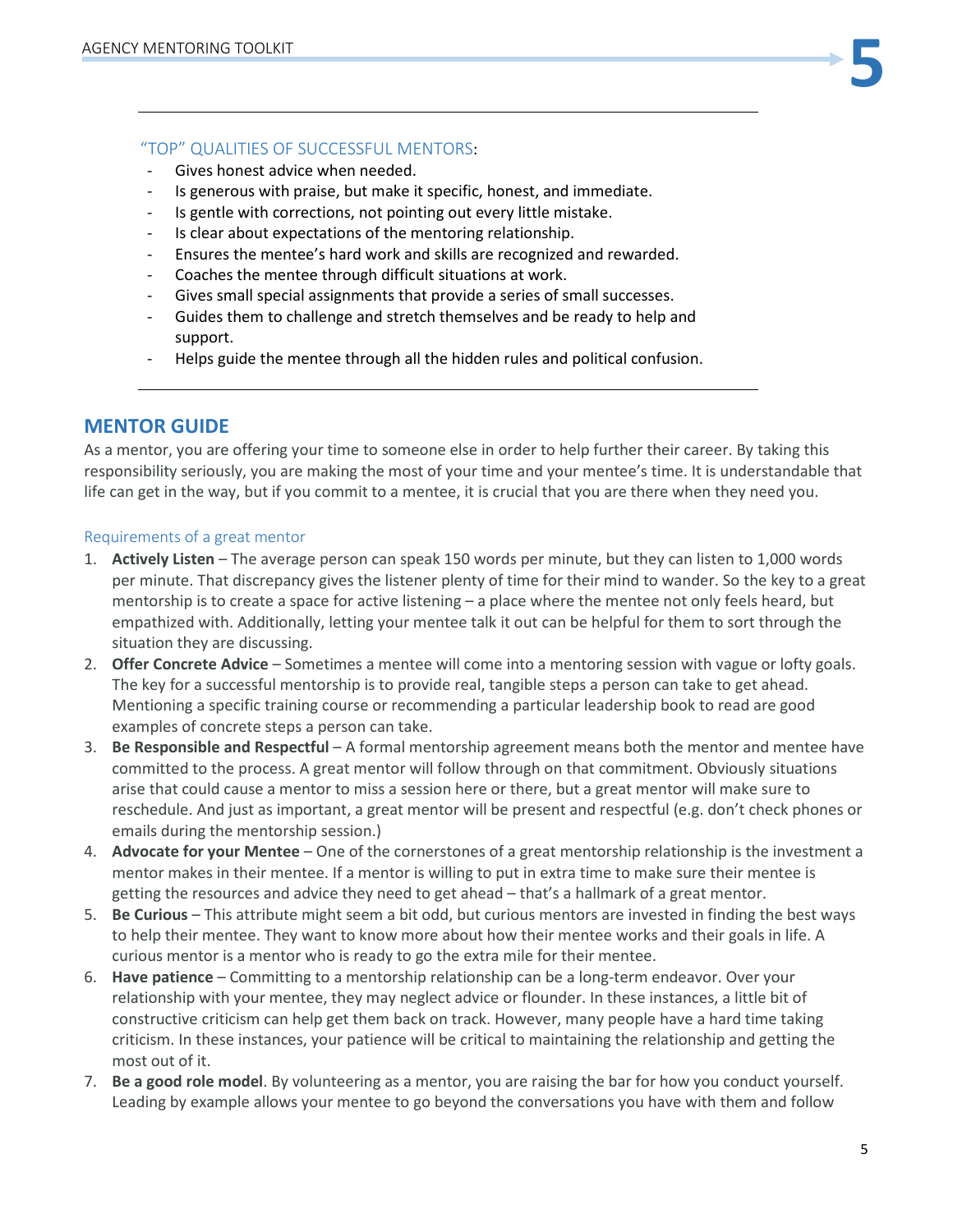AGENCY MENTORING TOOLKIT<br>
your direction. You do not have to be a saint, but it is good to be cognizant that someone who wants to emulate you, is watching you.

8. **Be prepared**. Walk into every mentorship session with a loose game plan of what you want to discuss and what goals you want to achieve. You can plan each session by first asking your mentee what they want to get out of the relationship and what topics they want to discuss. From there, you can get the most out of every meeting by knowing what key points you want to focus on ahead of time.

#### <span id="page-6-0"></span>Mentor's role and responsibilities

**A Mentor wears many hats**. Depending on the mentee's needs and goals, the mentor will act as teacher, advisor, sponsor, validator, positive role model, confidant, motivator, leader, and friend. The relationship can have a long-range impact on the growth of both partners.

The following behaviors are generally associated with mentoring. Not all mentors will perform all functions at the same level; behaviors will be gradually initiated as the relationship develops.

**Teaching**: The mentor instructs the mentee in the specific skills and knowledge necessary for successful job performance or otherwise assists in the person's career development. The instruction can be formal or informal, direct, or subtle.

**Guiding**: Every organization has its "unwritten rules." The more experienced mentor orients the mentee to these rules.

**Advising**: Teaching and guiding are mentoring behaviors usually initiated by the mentor, while advising often occurs in response to a request by the mentee. The difference between the advice of a mentor and the advice of others should be the quality of the advice. The mentor should be imparting wisdom based on a high degree of competence and extensive experience. In a relatively short time, the mentee benefits from experience that often has taken a lifetime to accumulate.

**Supporting**: The mentor provides emotional support in stressful times. The mentor listens to the mentee's concerns and communicates in a way that is empathetic and understanding yet always authentic. Be honest and open about what you will support and what you will not or cannot support.

The mentor usually helps the mentee clarify career goals and develop action plans to achieve them.

**Sponsoring**: The Mentor's influence or clout can sometimes provide growth and networking opportunities for the mentee. However, the mentor does not always have to "pull strings" to be helpful.

**Role Modeling**: Role modeling usually occurs subtly as an outcome of the relationship rather than by conscious design of either mentor or mentee. Be sure you are an example. *You are being observed.*

**Validating**: The mentor evaluates, possibly modifies, and finally endorses the mentee's goals and aspirations. In essence, the mentor validates the mentee's aspirations. If a mentor cannot accept the possibility of the mentee achieving these goals, it is doubtful the relationship can be maintained for long. Validating involves helping mentees believe in their goals.

**Motivating:** In motivating, the mentor provides the encouragement and impetus for the mentee to act toward achievement of stated goals.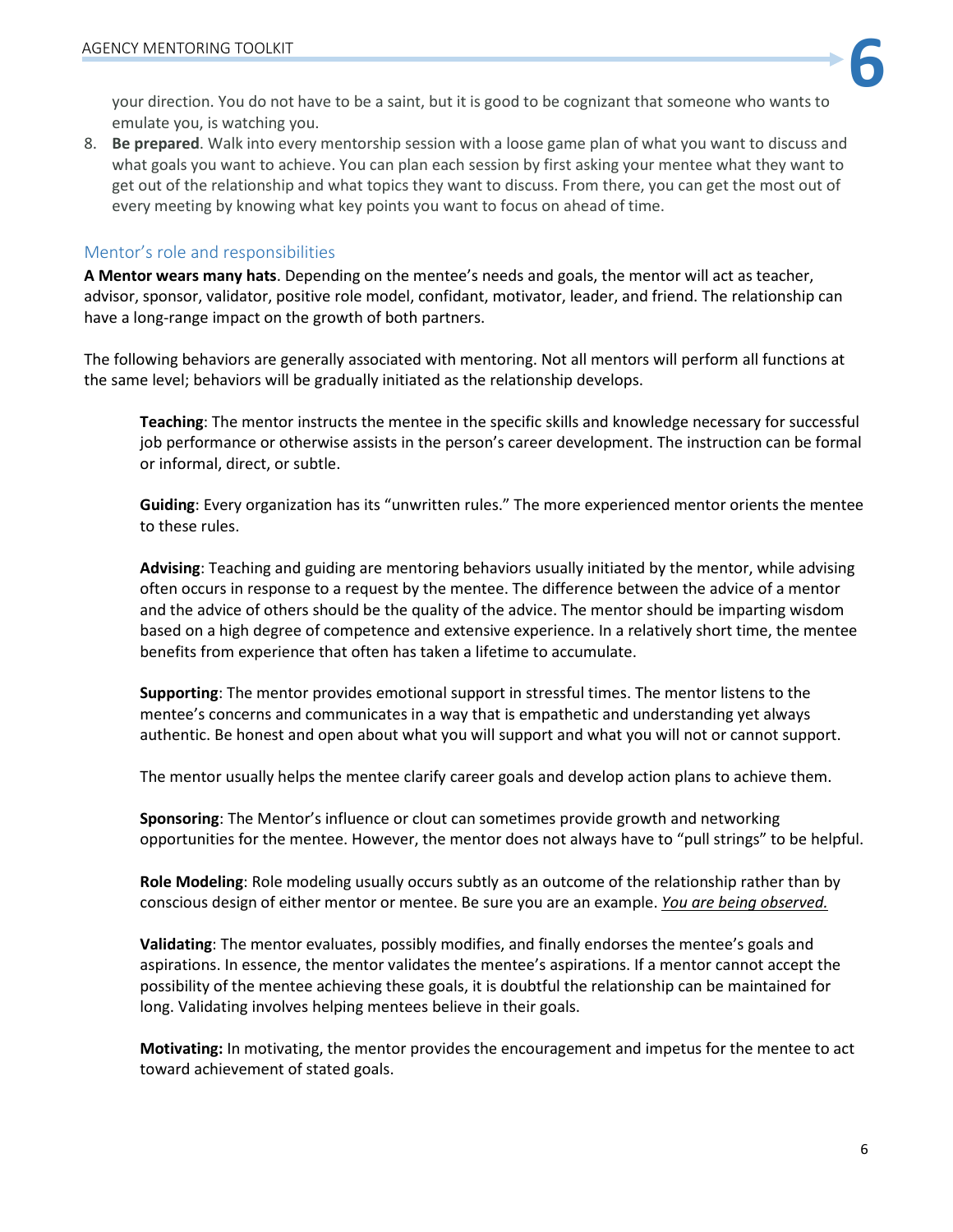**7**<br>**Risk-Taking**: The mentor serves as a buffer for the mentee's risk-taking and provides a safer<br>**Risk-Taking**: The mentor serves as a buffer for the mentee's risk-taking and provides a safer environment where the mentee can make mistakes without losing self-confidence. The mentee learns, not only how to succeed but also how to fail without feeling defeated. This aspect of mentoring helps the partner learn more about making decisions and taking action even without adequate information.

**Communicating**: The mentor establishes open lines of communication through which concerns can be discussed clearly and effectively. Communication is insufficient by itself to ensure good mentoring. However, the effectiveness of the other mentoring behaviors is largely determined by the mentor's effectiveness as a communicator. Expertise means little if it cannot be communicated.

#### <span id="page-7-0"></span>Activities for Mentors

- Tell a career story. Share examples of personal highs and lows.
- Spend time discussing the mentee's needs and aspirations, studying the organization, and developing action plans over the duration of the relationship.
- Help establish a training plan for the mentee.
- Advocate for and assist the mentee in gaining exposure to special training as appropriate to related goals.
- Look for ways that allow the mentee to assume a different role for short periods of time.
- Have a discussion on a book or article related to leadership or professional/technical work.
- Help the mentee write short-range and long-range career development plans.
- Involve the mentee with partnering agencies and stakeholders. Introduce them to someone in another agency who does similar work.
- Listen. There is no greater honor than being listened to. And the listening mentor can learn a great deal about the mentee's barriers, perceptions, and needs.
- Help the mentee understand the world of politics and government. How a law gets implemented. How policy gets made.
- Describe today's historic moment for your agency or Oregon State Government. Help the mentee understand the unique journey state government is on.
- Attend a public meeting or event together.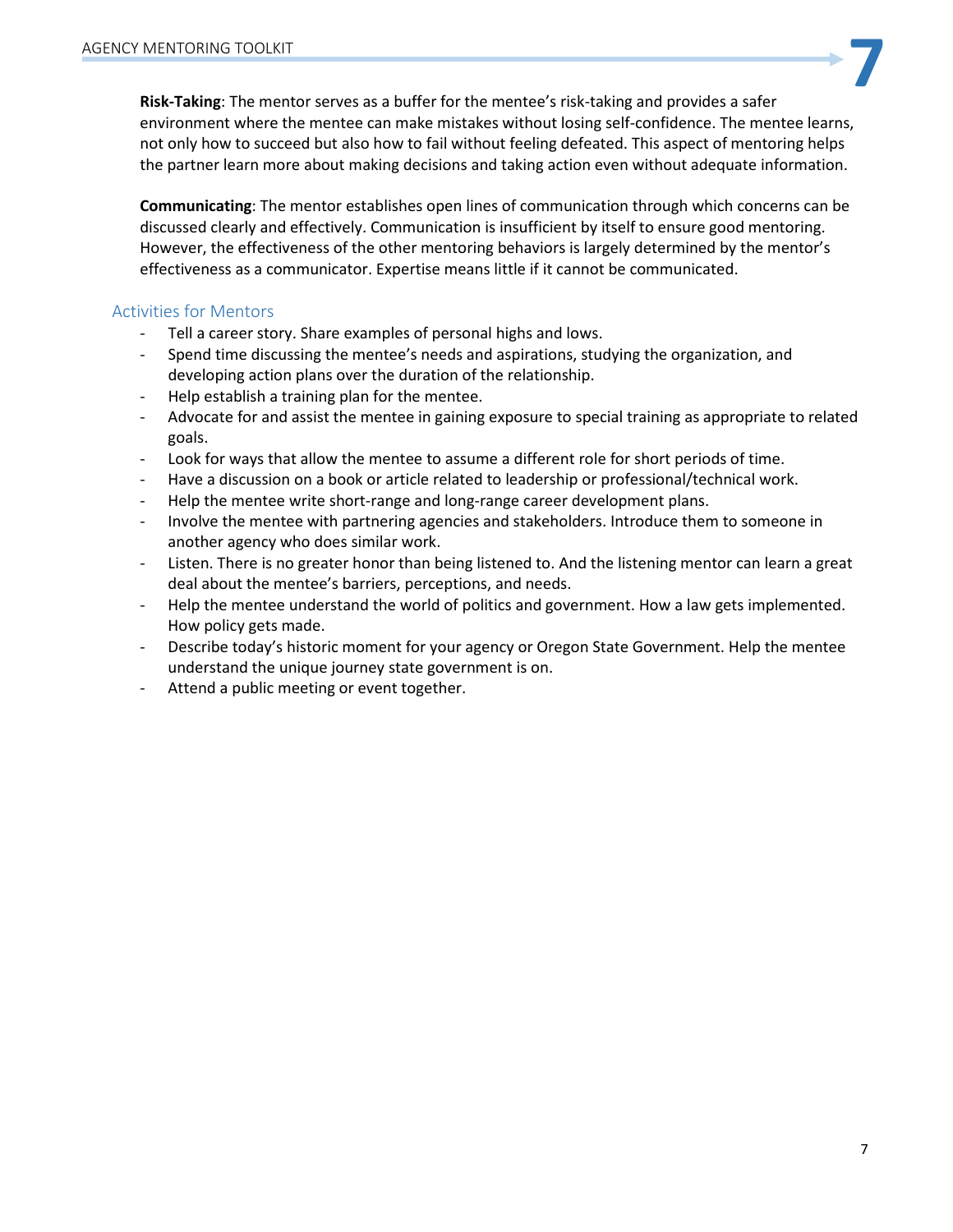# <span id="page-8-0"></span>Questions that can be useful

#### **Investigative:** What? When? Where?

**Discovery:** Stimulate thinking. Push learning.

- What did you discover?
- Why do you think that?
- How did you go about that? What did you learn?
- What are you proud of?

**Empowering:** Get the mentee to take ownership. Push for action.

- What might you do next?
- What would you like to do about that?
- Have you thought where you might go with that idea?

**"What would happen if…":** Instead of making direct suggestions, ask:

"What would happen if  $\cdot$   $\cdot$   $\cdot$   $\cdot$   $\cdot$  so the mentee has to think about what you are offering.

**Solution-focused:** These aid in self-assessing goals and strengths and help to identify concrete steps toward change, based on past successes. Such questions include:

- What is working well in your life? How are you contributing to that?
- What is satisfying to you in your work? How are you contributing to that?
- What is missing for you?
- What do you need? What do you want? Let's call this your goal. What have you done to accomplish your goal?
- Let's say something happens overnight, and you get what you need or want. What is the first thing you would notice? What would be different? What would you be doing differently? What are others doing differently (co-workers, managers, and customers)?
- Are there times when you already have some of what you want? If so, how are you contributing to that? How can you do that more often?
- On a scale of 1-10, where are you now in terms of meeting your goal/getting what you want? ("10" means you have met your goal, "1" is you're just beginning.) Why aren't you one point lower on the scale, at a \_\_\_\_? What would it take for you to move up just one point, to a \_\_\_\_? What do you see yourself doing to make this happen? How can you use your strengths? What kind of support do you need?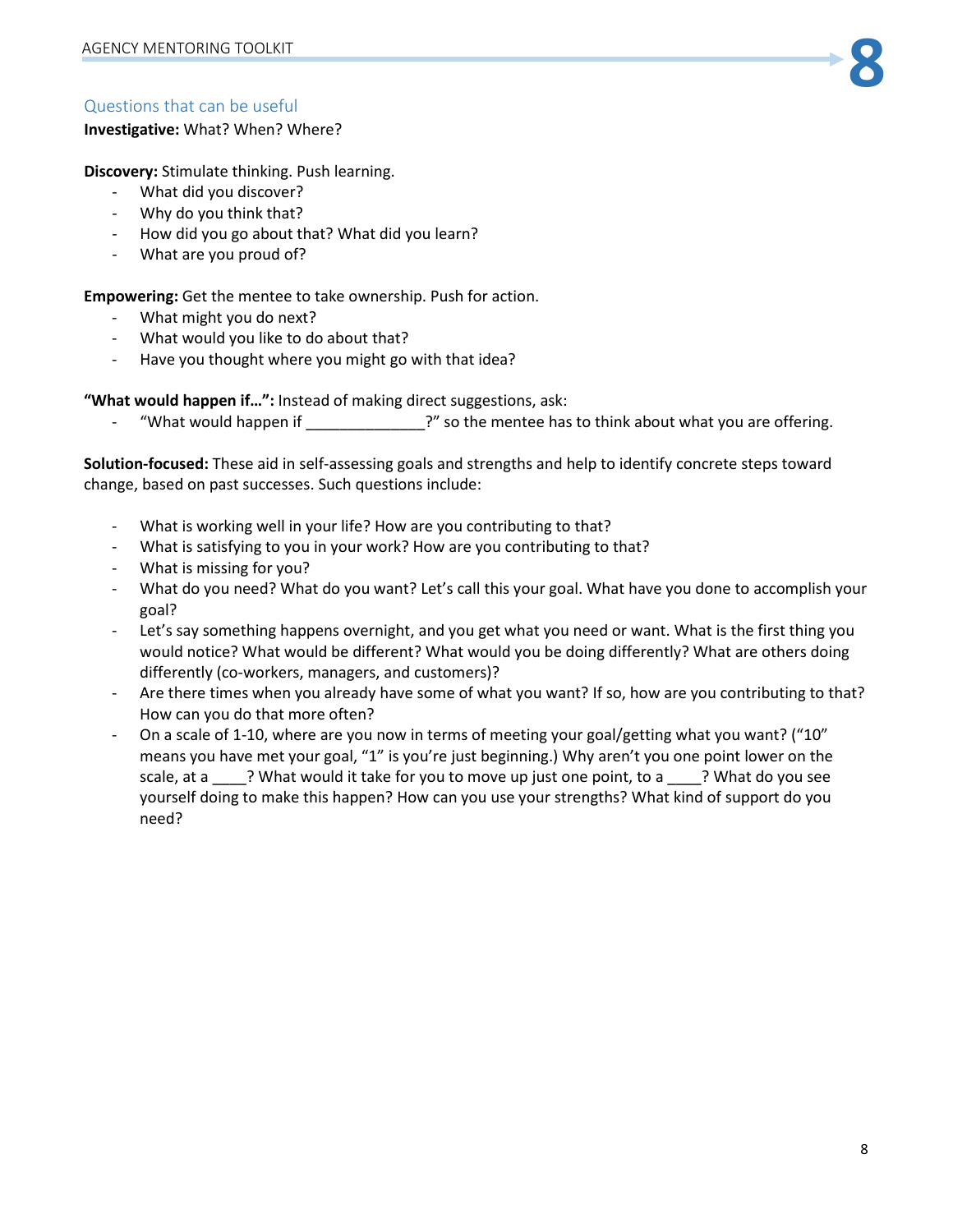#### "TOP" QUALITIES OF SUCCESSFUL MENTEES:

- Listens and considers advice.
- Is open and accepts constructive feedback and coaching.
- Is willing to assume responsibility for personal growth and development.
- Initiates contact after initial meeting.
- Collaborates with mentor to design action plans for personal and professional growth.
- Evaluates their progress periodically.

#### <span id="page-9-0"></span>**MENTEE GUIDE**

As a mentee, you are asking someone to offer his or her time to help further your career. By taking this responsibility seriously, you are making the most of your time and your mentor's time. It is understandable that life can get in the way, but if you commit to a mentor, it is crucial you are there when they are.

#### <span id="page-9-1"></span>Requirements for a mentee

1. **Be committed**. Look for opportunities to observe, evaluate and practice new skills to enhance your personal and professional growth. The degree of your participation and commitment will significantly influence your success. Your intention is what will make the difference.

The best outcome depends on your desire and commitment to collaborate with your mentor to develop goals and your willingness to communicate what you need. This includes being honest and being open to feedback. Learn to consider feedback a valuable gift. Communication and honesty are keys to building a positive mentoring relationship.

You must also be willing to assume responsibility for your own development. Prepare for meetings with your mentor by generating a list of goals and questions. Work with your mentor to set goals and identify specific needs. Together, you will create a timeframe, with checkpoints, that is both realistic and ambitious.

- 2. **Have an open mind.** The best way to go into a mentor relationship is with the mindset you are there to learn. While you may have been the smartest kid in your college class or the brightest new hire at your agency, it is critical you go into your relationship humbly and with an open mind. Checking your ego at the door can make your mentor relationship much more fruitful.
- 3. **Be flexible.** While you probably have a busy schedule yourself, it is important to remember your mentor does too. During initial meetings talk about your schedules and decide the best way for you to meet. Be prepared to adjust your schedule to fit it around when and where your mentor is able to meet and spend time with you.
- 4. **Have goals.** Going into a mentor relationship just to pick your mentor's brain can be counterproductive. Rather, you should have a clear goal for the relationship and what you want to cover in your meetings. Be honest and up front with what you need from your mentor and work together to achieve those goals throughout the mentor relationship.
- 5. **Accept criticism.** At one point or another in your relationship, your mentor is going to give you some criticism. When they do this, it is because they are trying to help you and shape your career. Don't get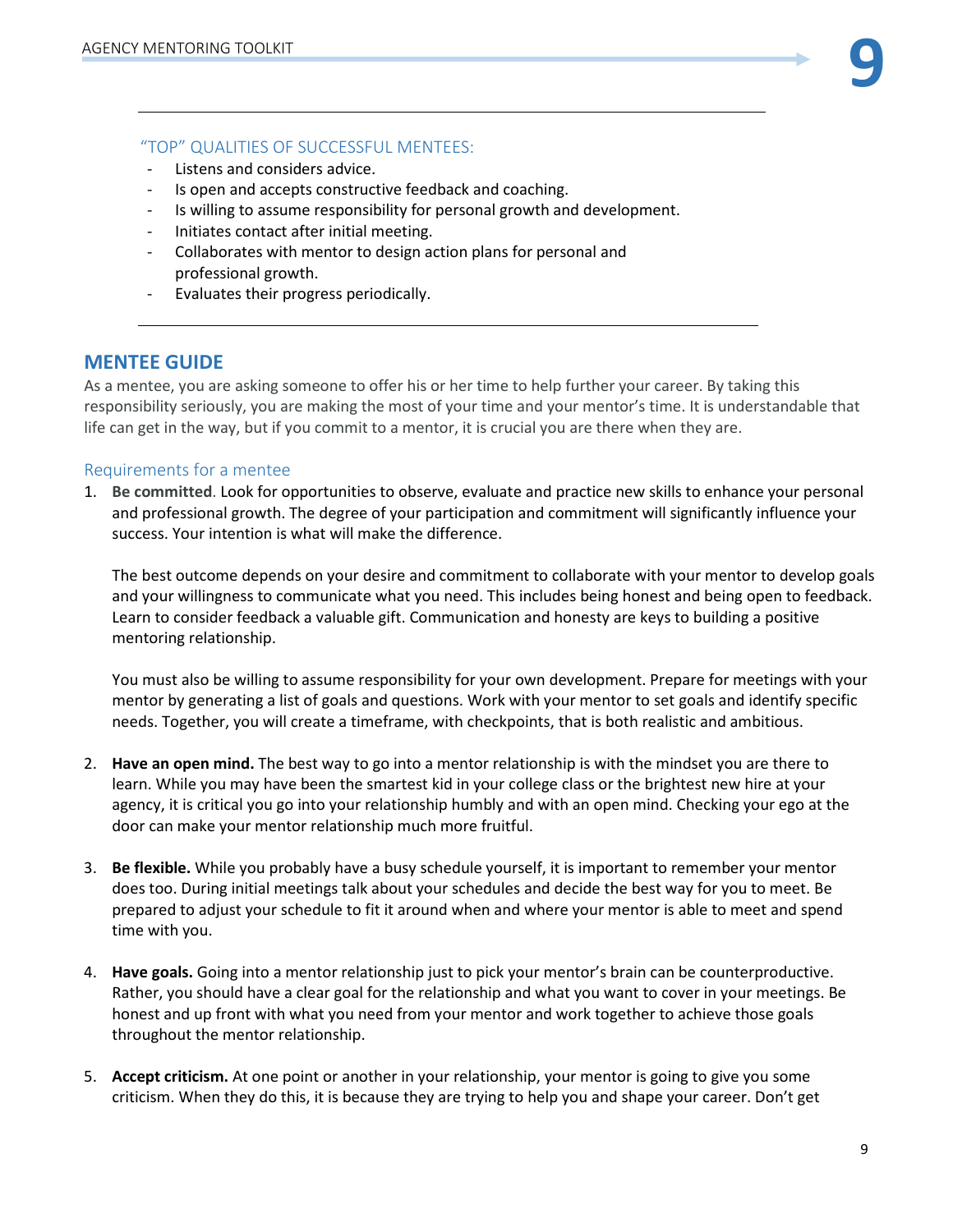

AGENCY MENTORING TOOLKIT<br>defensive; accept the criticism graciously. Most importantly, take what they say and implement change so you don't make the same mistake again.

6. **Shine.** In order to get the most out of a mentor relationship it is critical to use the tools you learn from your mentor and be a star in your field.

#### <span id="page-10-0"></span>Mentee's role and responsibilities

- **Be respectful of your mentor's time.** If your time is worth a certain amount per hour, then your mentor's time is probably worth more. You have to remember your mentor is making a bigger investment initially than you are.
- Take action. If you are not willing to take action on the information and advice offered by your mentor, you have a responsibility to communicate with your mentor about it.
- **Honor your mentor.** You show respect by your behavior and your follow-through with the people and ideas that your Mentor introduces.
- **Pass on the gift of mentoring.** The greatest compliment you can pay your mentor is to mentor your own mentee when the time comes.

#### <span id="page-10-1"></span>Commitments to your mentor

- Clarify time and communication preferences. Choose to spend at least hour(s) a month with your Mentor for **[14]** (length of time). Some people find an initial meeting may take one to two hours, and after they plan to have phone conversations and email exchange. Or, they may have regularly scheduled face-to-face contacts for a specific length of time.
- Set aside time regularly to work on assignments from your mentor.
- Set goals for what you want to accomplish. Review past trainings and assessment instruments and review other means of assessment to help decide on goals.
- Follow through with activities agreed upon with your mentor.
- Apply what you are learning in all aspects of your life.
- Complete a brief evaluation form at the end of the mentoring.
- Practice, practice, practice.

#### <span id="page-10-2"></span>Things to talk about

- Past and current position descriptions
- Major tasks, subtasks, specific responsibilities
- Committee or taskforce assignments (past or potential)
- A typical day in your job
- Personal qualities needed for the type of work you aspire to attain
- General opportunities for advancement in Oregon state government
- Effects of economics and technology on specific jobs and occupations
- Other jobs which require similar skills
- Avenues and strategies to enter various careers
- Career progressions and transitions
- Identification and acquisition of skills learned for specific jobs
- Suggestions and recommendations for acquiring these skills
- Job likes and dislikes
- Career choices, chances, and changes
- Interpersonal skills most important to success in Oregon state government
- Attitudes and values that are important and how they are reflected in the work
- Obstacles or barriers to overcome (personal or organizational)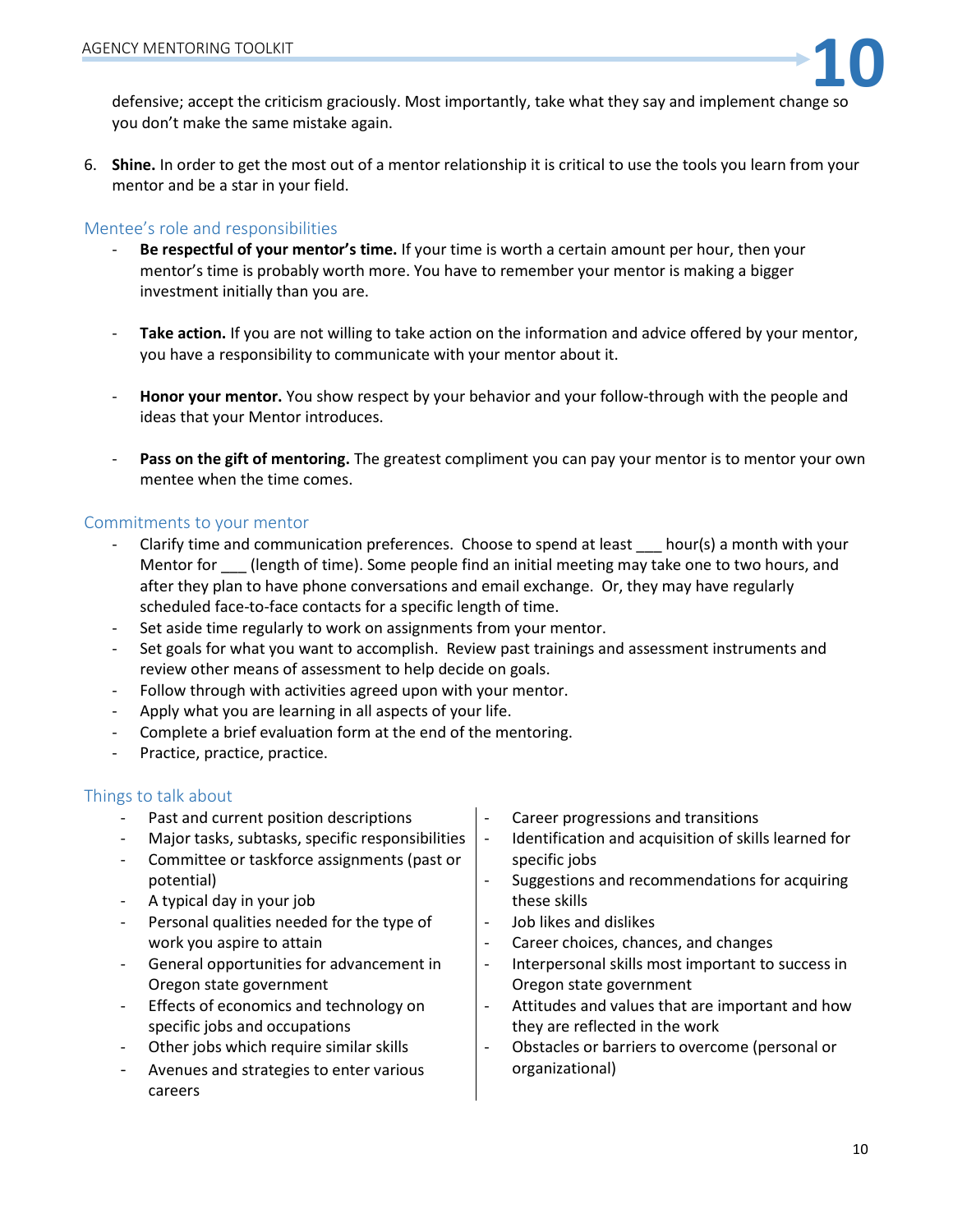# <span id="page-11-0"></span>**MATCHING MENTORS AND MENTEES**

Mentor matching doesn't have to be a difficult process. The key to success is choosing a matching methodology that fits your agency's type of mentoring program:

#### • **Matching Based on Career Development or Professional Growth**

Identify specific career development or professional growth areas to drive your match criteria. For example, if the development or growth area is focused on building leadership competencies, match mentees having specific competency gaps with mentors who are strong in those competencies. Using specific development and growth areas to define matching criteria helps avoid the unwanted: matches based on personality traits and "similarity" alone – rather than on developmental goals.

To do this, create application forms for both mentors and mentees, and use these forms to ask questions capturing data needed to assist matching and pairing. Such data could include not only specific criteria themselves, but also additional data that could assist a final matching decision if there is more than one possible match.

#### See Appendixes A and B for sample "Mentor/Mentee Applications" to assist with matching relationships.

Do not include too much criteria. In theory, matching individuals based on as much criteria as possible will produce better matches. In practice, however, matching on too much criteria is at best time-consuming and at worst unfeasible. Instead of aiming for the "perfect match", which will limit your ability to match at all – aim for the "best possible match". To generate the "best possible match", pick a few top priority criteria (we suggest having 3-5), and assign each criterion a priority (see best practice 1 above) and a relative weighting.

#### • **Mentee Chooses Mentor**

Research suggests the greater the involvement of the mentee in the selection of their mentor, the better the outcome of the mentorship. Therefore, general mentoring programs should be structured in such a way that mentees choose their own mentor. This not only makes for more successful mentorships, it also makes managing a mentoring program easy. This can be done with applications that include background about each mentor (Again, see appendix for examples). Mentees can review mentor profiles and notify your agency mentorship program coordinators of their choices.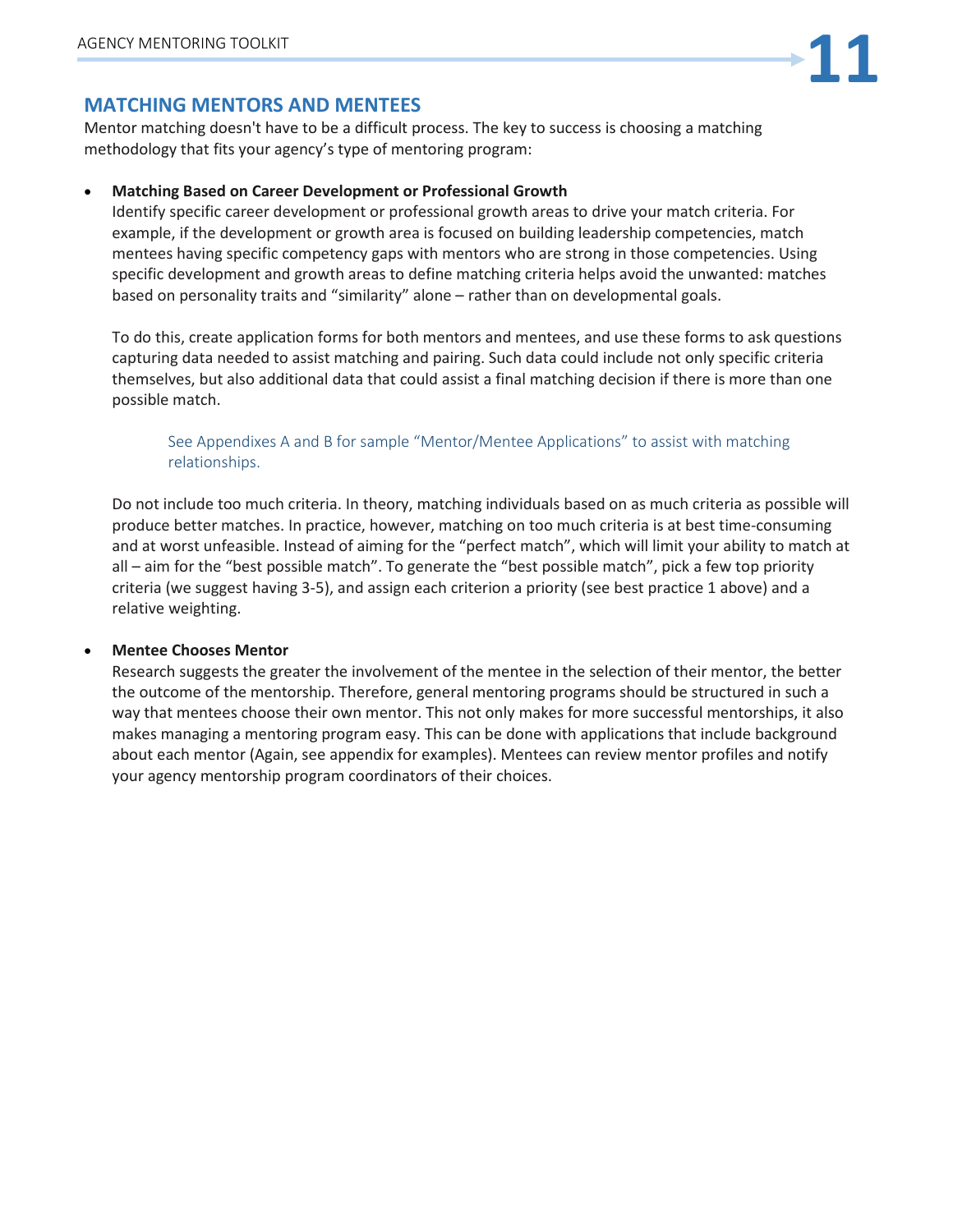# <span id="page-12-0"></span>**STARTING THE RELATIONSHIP**

#### <span id="page-12-1"></span>Set expectations of the Mentor Relationship

A lack of expectations can lead to frustration, lost opportunities, and difficult communications. It is important to set clear, concise, and specific expectations of the mentoring relationships. The following areas should be determined (and preferably documented) during your first meeting.

- Roles/responsibilities
- Goals/work plan
- Schedule of regular meetings
- Agenda for each meeting
- Rules about feedback
- Duration of relationship (this may be determined organically depending completion of goals and work plan)
- Rules about termination of relationship

# <span id="page-12-2"></span>Guidance for first meeting

In a mentoring relationship, it is possible the two partners will know each other already. However, here are some suggested "leading questions" that may help to define the parameters of this new relationship.

- 1. What skills, strengths and experience do you bring to the mentoring experience?
- 2. What do you want to gain from the mentoring experience?
- 3. What communication style works best for you? (Do you like direct, straight information? Examples? Questions and answers? Are there styles of communication that make you uncomfortable?)
- 4. What would you like to improve about your work performance?
- 5. What accomplishments are you happy to share?
- 6. What have you learned about yourself from experience in various training programs or selfassessments?
- 7. What kinds of feedback have you received and what would you like to improve as a result?
- 8. Are there specific expectations or goals you already have about the mentoring relationship?
- 9. How will we know when the mentoring relationship is over?
- 10. Logistics:
	- When shall we meet?
	- What virtual platform works best for you?
	- Are you comfortable with e-mail and/or telephone, with some virtual face-to-face, or what combination? How much communication outside of regularly scheduled meetings feels like a good fit with your work schedule, and what is a good time of day? Can we be flexible with scheduling?

#### Tips for an Effective Virtual Meeting

- 1. Determine which platform you will be using. Make sure you are familiar with how it works prior to your first meeting!
- 2. Set a reminder in your calendar so you are not late.
- 3. Be prepared. Have your discussion points in mind.
- 4. Find a quiet place with minimal distractions.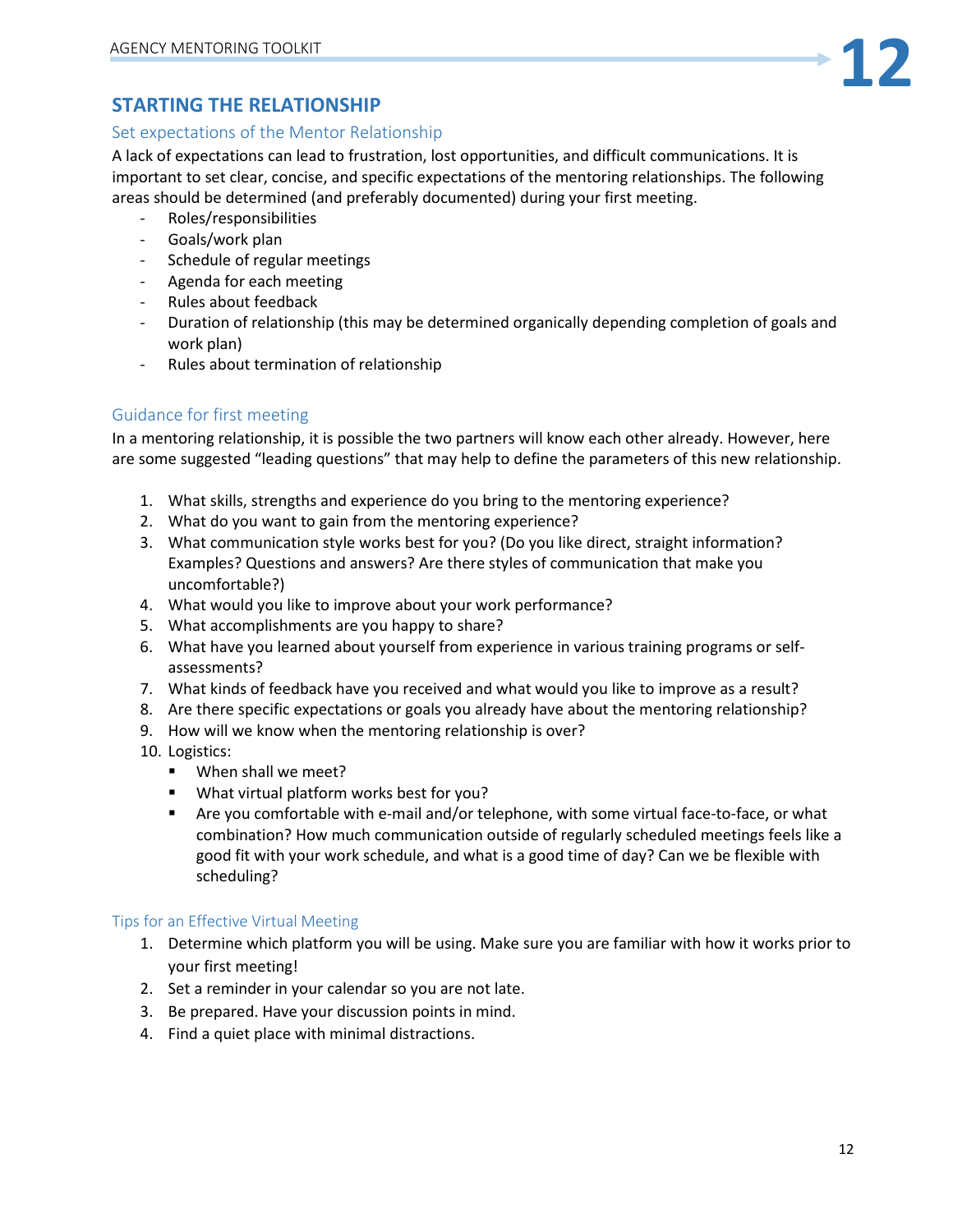# <span id="page-13-0"></span>Initial Direction

#### **Learning Objectives**

As the mentoring pair begins to work together, they may initially choose to focus on specific areas such as:

- Coaching on specific skills
- Coaching on effective approaches and behavior in the organization
- Coaching on purpose, values and vision
- Gaining exposure to new settings or issues
- Offering feedback on progress
- Opening lines of communication (i.e. making introductions)
- Getting feedback on openings within the organization, resumes, interviewing
- Assisting on a project or business issue
- Being used as a sounding board
- Gaining insight into the goals, philosophy, and workings of the organization
- Suggesting networks or associations to further develop their career

#### **Developmental Areas**

The mentoring pair will discover many areas that are developmental possibilities. From work done in other settings such as a leadership program, the mentee may have identified certain areas that are candidates for initial work. These may include:

- Improvement in one of the statewide values or competencies
- Decision making
- Tolerance of uncertainty
- Management of stress
- Use of personal power and influence
- Leadership / dealing effectively with others
- Functional / technical skills (i.e. marketing, finance, operations, business)
- Handling difficult situations / conflict
- Presentation skills
- Communication styles and approaches with various levels of management
- Career path guidance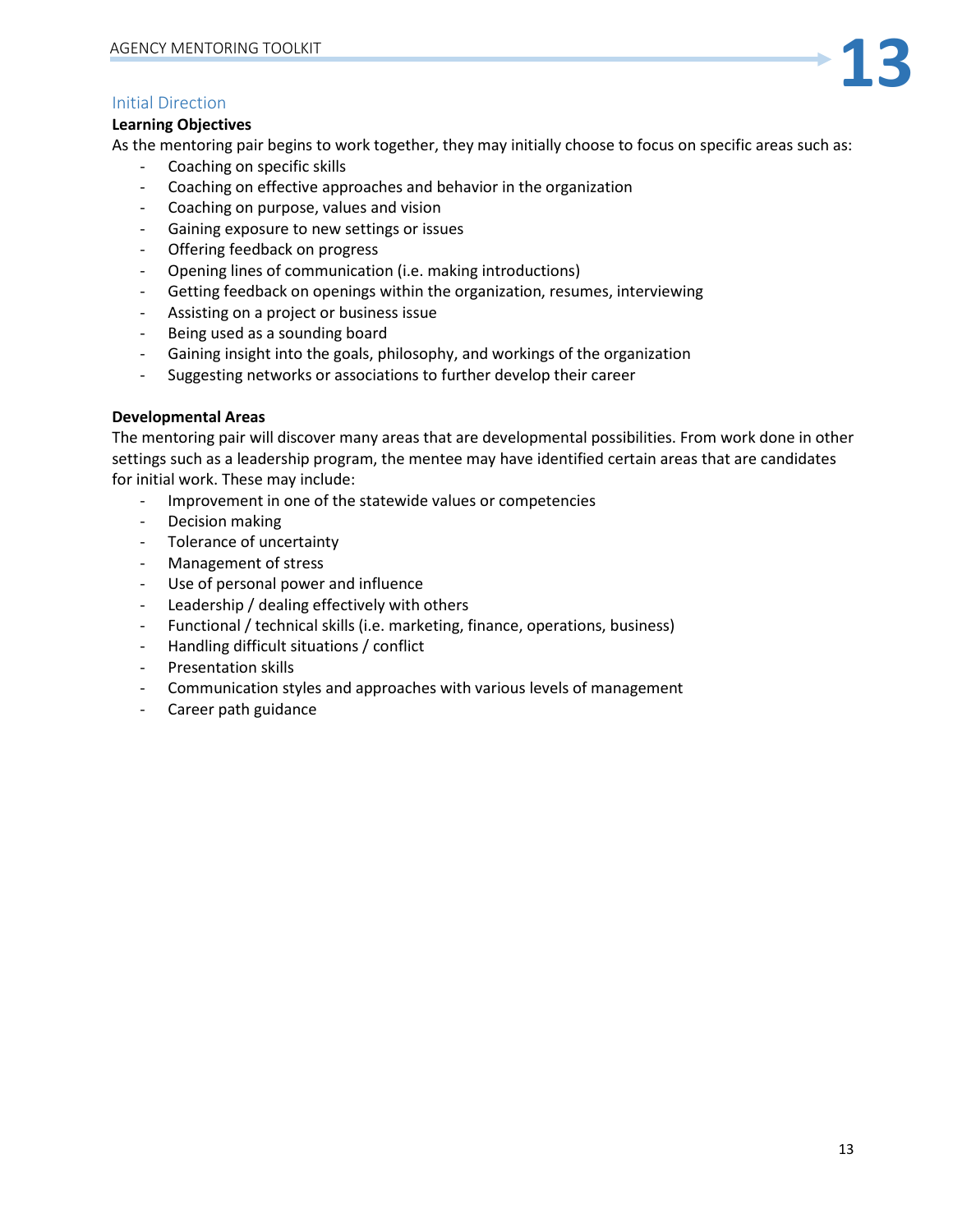

#### <span id="page-14-0"></span>**MAINTAINING THE RELATIONSHIP**

While many mentorships may take off and thrive, some may not. Why? Typically, mentoring is not part of one's daily routine. Without a direction and a plan, mentoring relationships are vulnerable to losing focus and momentum. That is why providing some structure and guidance throughout the mentorship is vital to a successful program.

One best practice is to ensure all mentorships have goals and action plans. This serves two purposes. First, it brings focus on the onset, which helps a mentorship get off to a good start. Second, it adds accountability to accomplish something.

See Appendixes C and D for sample "Mentoring Agreement/Learning Contracts" to help document mentor/mentee action plans.

As a mentoring connection progresses, establish regular checkpoints where mentorships report on their progress. Even if your agency chooses not to formally track the details, just the act of documenting progress helps mentors and mentees stay productive.

See Appendix E and F for sample "Mentor/Mentee Activity Sessions Summary" and "Mid-way Evaluation" templates to track progress of the mentoring relationship.

Lastly, have a formal process that brings closure to the mentoring experience. Within this process, provide an opportunity for both the mentor and mentee to reflect upon what was learned, discuss next steps for the mentee, and provide feedback on the benefits of the program and progress.

See Appendix G and H for sample evaluation forms to gather feedback on mentor relationships.

#### <span id="page-14-1"></span>Informal mentorships

Not all mentoring relationships are formed through formal programs. Informal mentoring programs may also be effective in your organization to help facilitate these relationships. Two examples of informal mentoring are Flash Mentoring and Speed Mentoring, both of which facilitate short-term mentoring relationships between a mentor and protégé.

- **Flash Mentoring** is a "one-time" meeting that enables an individual to learn and seek guidance from a more experienced person who can pass on relevant knowledge and experience.
- **Speed Mentoring** is a method for individuals to receive information from one or more mentors in a time-controlled environment. Modeled after the 'Speed Dating' concept, both parties are provided the opportunity to share knowledge and experiences. Mentees benefit from the wisdom of their mentors, who in turn, benefit from the fresh perspectives their mentees bring.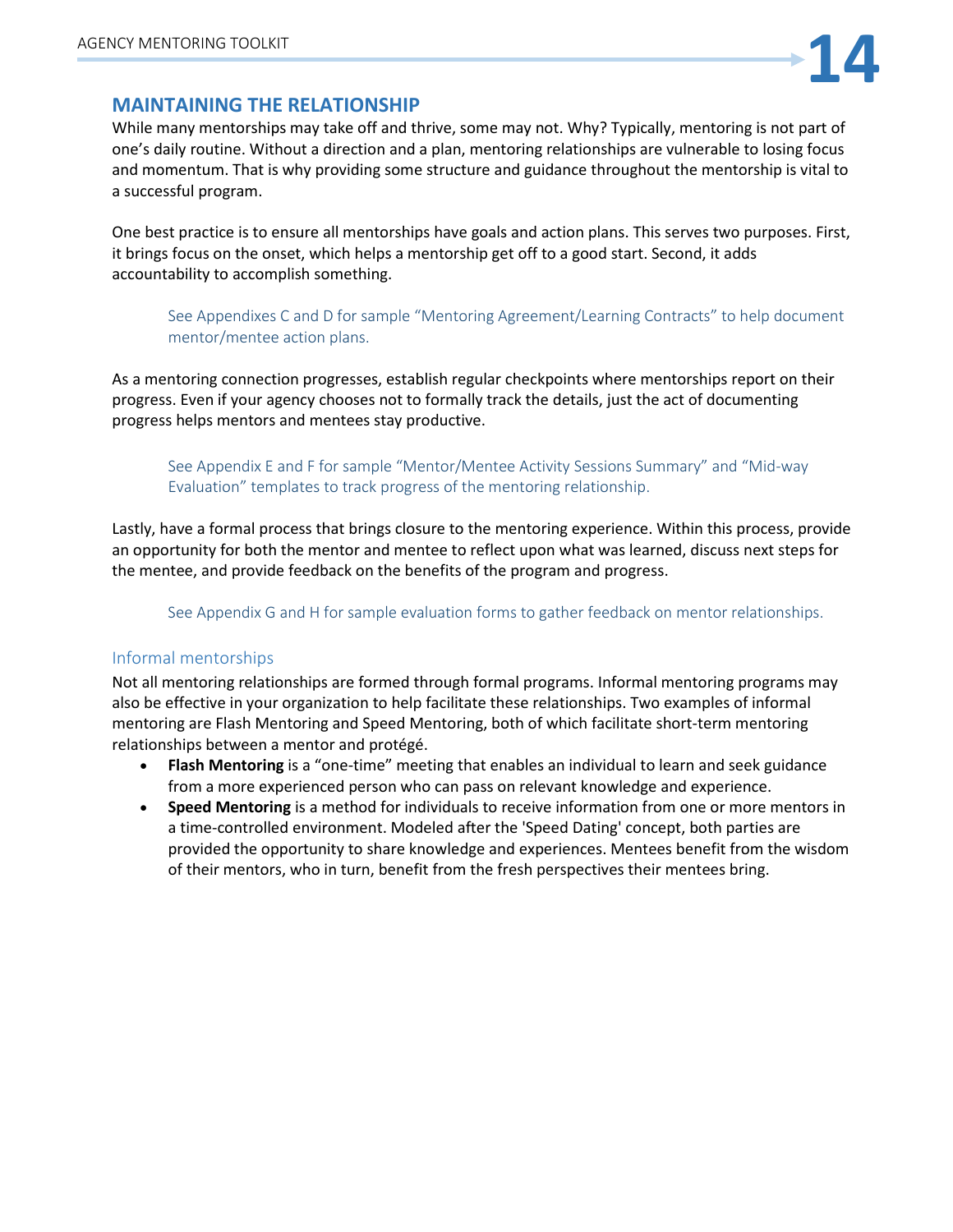# AGENCY MENTORING TOOLKIT

# <span id="page-15-0"></span>APPENDIX

- A. Sample Mentor Application
- B. Sample Mentee Application
- C. Mentoring Agreement or Learning Contract (sample 1)
- D. Mentoring Agreement or Learning Contract (sample 2)
- E. Mentor/Mentee Activity Sessions Summary
- F. Midway Evaluation
- G. Final Evaluation | Mentee of Mentor
- H. Final Evaluation | Mentor of Mentee

The following templates are examples only. Agencies are encouraged to edit and/or use at their discretion based on what works for their specific mentoring program.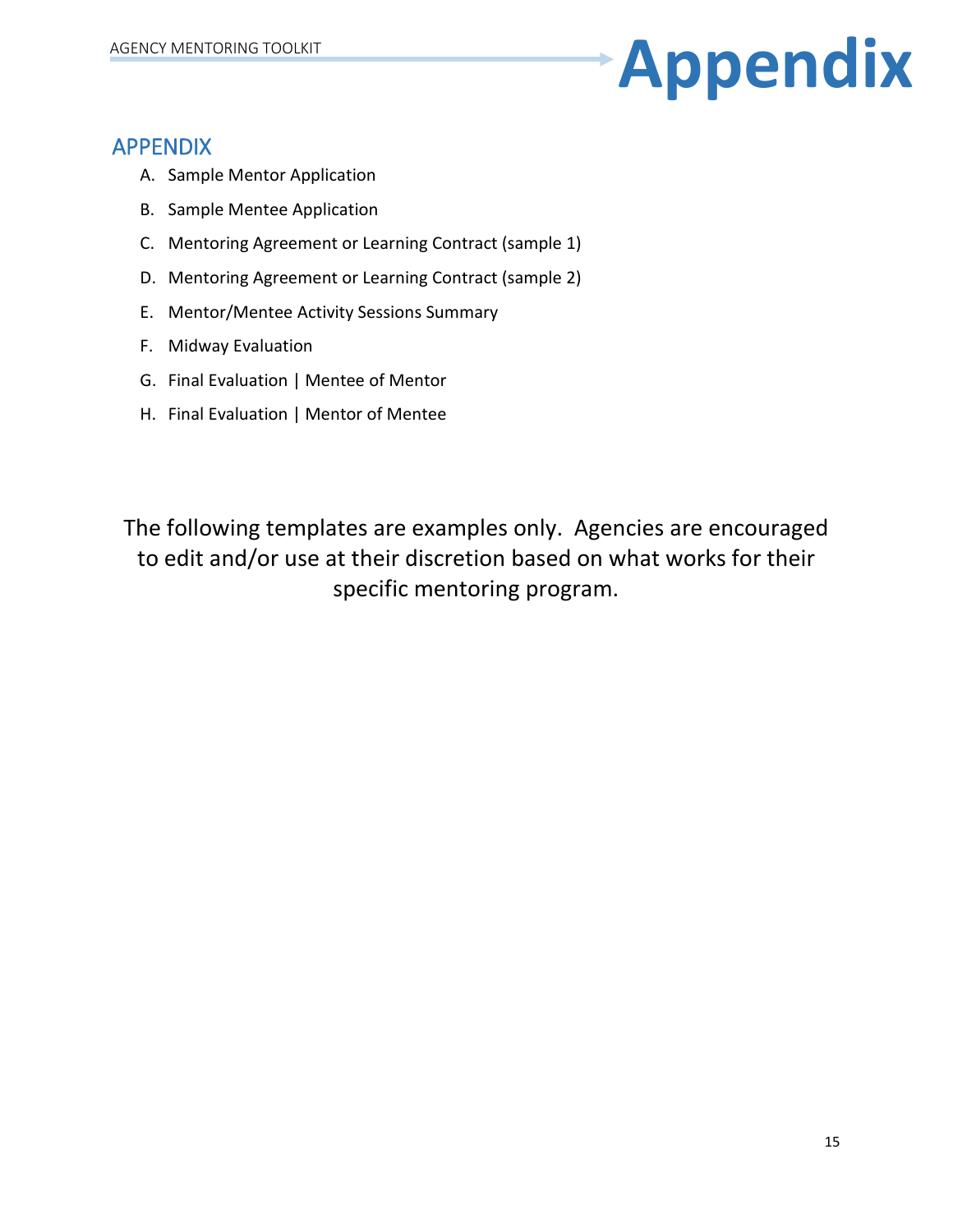# <span id="page-16-0"></span>Appendix A: Sample Mentor Application

*Content adapted from DOP Mentoring Model (rev. 8/29/08)*

|                                                                                                                                               |                                                                                                                                                 | Please describe your qualifications in detail. All materials submitted will remain CONFIDENTIAL.                                                                                                                                                                                                           |                                                                                                                                                                                                                              |                                                                                                                                                                         |
|-----------------------------------------------------------------------------------------------------------------------------------------------|-------------------------------------------------------------------------------------------------------------------------------------------------|------------------------------------------------------------------------------------------------------------------------------------------------------------------------------------------------------------------------------------------------------------------------------------------------------------|------------------------------------------------------------------------------------------------------------------------------------------------------------------------------------------------------------------------------|-------------------------------------------------------------------------------------------------------------------------------------------------------------------------|
|                                                                                                                                               |                                                                                                                                                 |                                                                                                                                                                                                                                                                                                            |                                                                                                                                                                                                                              |                                                                                                                                                                         |
|                                                                                                                                               |                                                                                                                                                 |                                                                                                                                                                                                                                                                                                            |                                                                                                                                                                                                                              |                                                                                                                                                                         |
|                                                                                                                                               |                                                                                                                                                 |                                                                                                                                                                                                                                                                                                            |                                                                                                                                                                                                                              |                                                                                                                                                                         |
|                                                                                                                                               |                                                                                                                                                 | Working Title: <u>Communications</u> Contained by Title Contained by Title Contained by Title Contained by Title Contained by Title Contained by Title Contained by Title Contained by Title Contained by Title Contained by Title                                                                         |                                                                                                                                                                                                                              |                                                                                                                                                                         |
|                                                                                                                                               |                                                                                                                                                 |                                                                                                                                                                                                                                                                                                            |                                                                                                                                                                                                                              |                                                                                                                                                                         |
|                                                                                                                                               |                                                                                                                                                 |                                                                                                                                                                                                                                                                                                            |                                                                                                                                                                                                                              |                                                                                                                                                                         |
|                                                                                                                                               |                                                                                                                                                 |                                                                                                                                                                                                                                                                                                            |                                                                                                                                                                                                                              |                                                                                                                                                                         |
| Provide a brief description of the type of work you do.                                                                                       |                                                                                                                                                 |                                                                                                                                                                                                                                                                                                            |                                                                                                                                                                                                                              |                                                                                                                                                                         |
|                                                                                                                                               |                                                                                                                                                 |                                                                                                                                                                                                                                                                                                            |                                                                                                                                                                                                                              |                                                                                                                                                                         |
| partnership.                                                                                                                                  |                                                                                                                                                 | Briefly describe any prior experiences as a mentor or learning partner in either an informal or formal                                                                                                                                                                                                     |                                                                                                                                                                                                                              |                                                                                                                                                                         |
|                                                                                                                                               |                                                                                                                                                 |                                                                                                                                                                                                                                                                                                            |                                                                                                                                                                                                                              |                                                                                                                                                                         |
|                                                                                                                                               |                                                                                                                                                 |                                                                                                                                                                                                                                                                                                            |                                                                                                                                                                                                                              |                                                                                                                                                                         |
|                                                                                                                                               |                                                                                                                                                 |                                                                                                                                                                                                                                                                                                            |                                                                                                                                                                                                                              |                                                                                                                                                                         |
| mentoring to be a productive partnership.<br>and business acumen).                                                                            |                                                                                                                                                 | State at least three qualities or characteristics you would like to see in a mentee in order for the<br>$1.$ 2.<br>Describe what you consider to be your strongest management competencies (see below:<br>communication, innovation, intentional engagement, mentoring and developing people, stewardship, |                                                                                                                                                                                                                              |                                                                                                                                                                         |
|                                                                                                                                               |                                                                                                                                                 |                                                                                                                                                                                                                                                                                                            |                                                                                                                                                                                                                              |                                                                                                                                                                         |
|                                                                                                                                               |                                                                                                                                                 | OREGON STATE GOVERNMENT   MANAGER COMPETENCIES                                                                                                                                                                                                                                                             |                                                                                                                                                                                                                              |                                                                                                                                                                         |
|                                                                                                                                               |                                                                                                                                                 |                                                                                                                                                                                                                                                                                                            |                                                                                                                                                                                                                              |                                                                                                                                                                         |
| <b>COMMUNICATION</b><br>The ability to<br>effectively articulate<br>and exchange<br>information with<br>internal and external<br>stakeholders | <b>INNOVATION</b><br>The ability to ensure a<br>process that allows<br>ideas to be evaluated,<br>adopted and<br>implemented when<br>appropriate | <b>INTENTIONAL</b><br><b>ENGAGEMENT</b><br>The ability to consider<br>and appreciate multiple<br>perspectives, backgrounds,<br>and values, integrating<br>them throughout the<br>organization, creating<br>opportunities to<br>effectively achieve<br>organizational goals                                 | <b>MENTORING AND</b><br><b>DEVELOPING</b><br><b>PEOPLE</b><br>The ability to actively<br>engage employees<br>at all levels of the<br>organization, recognize<br>their potential and<br>support their future<br>career growth | <b>STEWARDSHIP</b><br>The ability to<br>responsibly<br>manage resources<br>and actively<br>promote a culture<br>in which those<br>resources are<br>effectively utilized |
|                                                                                                                                               |                                                                                                                                                 | FOUNDATIONAL COMPETENCY: BUSINESS ACUMEN<br>The ability to manage human, financial, procurement, assets and information resources effectively to meet the mission of the agency and state.                                                                                                                 |                                                                                                                                                                                                                              |                                                                                                                                                                         |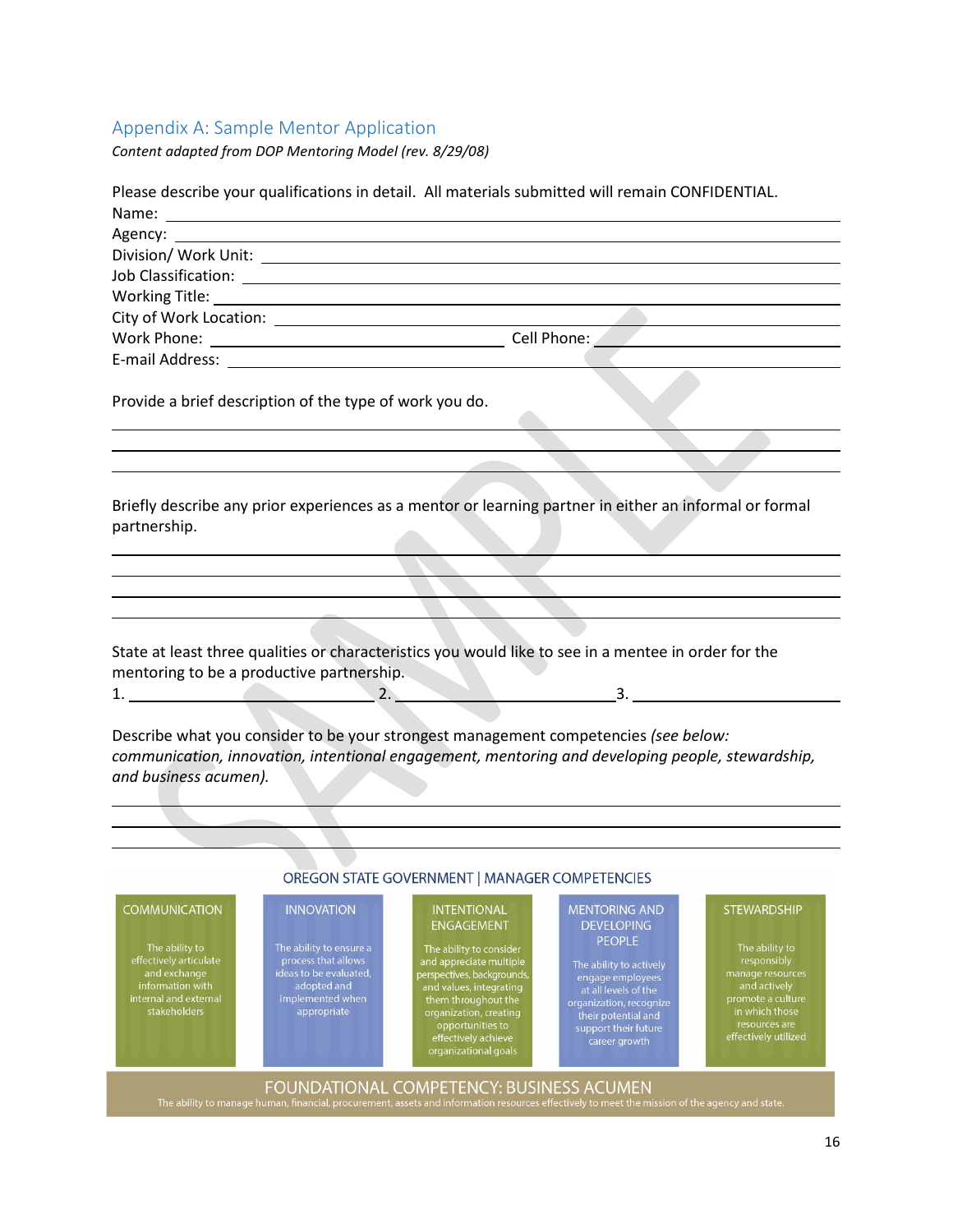What skills and areas of knowledge would you like to pass on to a mentee?

| <b>Technical expertise</b><br>[Budget, Procurement, etc.] | Advancing in career                      | Balancing work and outside<br>priorities |
|-----------------------------------------------------------|------------------------------------------|------------------------------------------|
| Bouncing back from failure                                | <b>Building relationships</b>            | __ Changing careers                      |
| Dealing with difficult people                             | Giving feedback                          | Writing effectively                      |
| Making oral presentations                                 | __ Managing change                       | <b>Managing projects</b>                 |
| Motivating people                                         | Negotiating                              | Recruiting/hiring                        |
| Time management                                           | _ Building trust                         | Flexing your work style                  |
| <b>Resolving conflicts</b>                                | __Taking risks                           | <b>Team building</b>                     |
| Coaching                                                  | Understanding<br>organizational politics | Moving into a management role            |
| Other [list other areas of interest/need:                 |                                          |                                          |

\_\_\_\_\_\_\_\_\_\_\_\_\_\_\_\_\_\_\_\_\_\_\_\_\_\_\_\_\_\_\_\_\_\_\_\_\_\_\_\_\_\_\_\_\_\_\_\_\_\_\_\_\_\_\_\_\_\_\_\_\_\_\_\_\_\_\_\_\_\_\_\_\_\_\_\_\_\_\_\_\_\_\_  $\Box$ \_\_\_\_\_\_\_\_\_\_\_\_\_\_\_\_\_\_\_\_\_\_\_\_\_\_\_\_\_\_\_\_\_\_\_\_\_\_\_\_\_\_\_\_\_\_\_\_\_\_\_\_\_\_\_\_\_\_\_\_\_\_\_\_\_\_\_\_\_\_\_\_\_\_\_\_\_\_\_\_\_\_\_ \_\_\_\_\_\_\_\_\_\_\_\_\_\_\_\_\_\_\_\_\_\_\_\_\_\_\_\_\_\_\_\_\_\_\_\_\_\_\_\_\_\_\_\_\_\_\_\_\_\_\_\_\_\_\_\_\_\_\_\_\_\_\_\_\_\_\_\_\_\_\_\_\_\_\_\_\_\_\_\_\_\_\_

Signature: 2008 Date: 2008 Date: 2008 Date: 2008 Date: 2008 Date: 2008 Date: 2008 Date: 2008 Date: 2008 Date: 2008 Date: 2008 Date: 2008 Date: 2008 Date: 2008 Date: 2008 Date: 2008 Date: 2008 Date: 2008 Date: 2008 Date: 20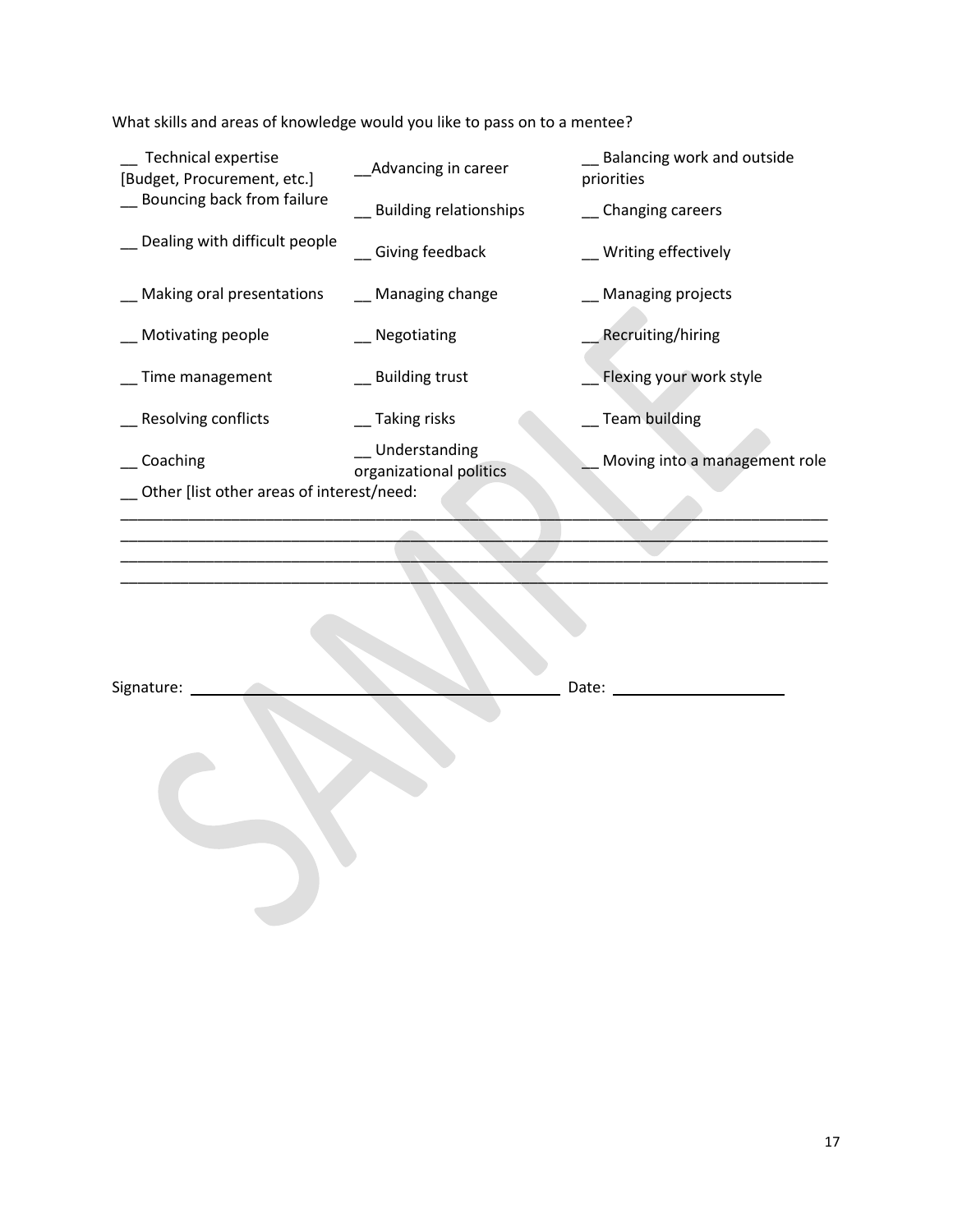# <span id="page-18-0"></span>Appendix B: Sample Mentee Application

*Content adapted from DOP Mentoring Model (rev. 8/29/08)*

Please describe your qualifications in detail. All materials submitted will remain CONFIDENTIAL.

| Provide a brief description of the type of work you do.                                  |  |                                                                                                                                                                                                                                                                                                                                                                                                                                                                                                                                                                                                                                                                                                                                                             |  |  |
|------------------------------------------------------------------------------------------|--|-------------------------------------------------------------------------------------------------------------------------------------------------------------------------------------------------------------------------------------------------------------------------------------------------------------------------------------------------------------------------------------------------------------------------------------------------------------------------------------------------------------------------------------------------------------------------------------------------------------------------------------------------------------------------------------------------------------------------------------------------------------|--|--|
|                                                                                          |  |                                                                                                                                                                                                                                                                                                                                                                                                                                                                                                                                                                                                                                                                                                                                                             |  |  |
|                                                                                          |  | State at least three qualities or characteristics you would like to see in a mentor in order for the mentoring                                                                                                                                                                                                                                                                                                                                                                                                                                                                                                                                                                                                                                              |  |  |
| to be a productive partnership.<br>developing people, stewardship, and business acumen). |  | $2. \underline{\hspace{1.5cm}} \underline{\hspace{1.5cm}} \underline{\hspace{1.5cm}} \underline{\hspace{1.5cm}} \underline{\hspace{1.5cm}} \underline{\hspace{1.5cm}} \underline{\hspace{1.5cm}} \underline{\hspace{1.5cm}} \underline{\hspace{1.5cm}} \underline{\hspace{1.5cm}} \underline{\hspace{1.5cm}} \underline{\hspace{1.5cm}} \underline{\hspace{1.5cm}} \underline{\hspace{1.5cm}} \underline{\hspace{1.5cm}} \underline{\hspace{1.5cm}} \underline{\hspace{1.5cm}} \underline{\hspace{1.5cm}} \underline{\hspace{1.5cm}} \underline{\hspace{1.5$<br>Describe what you consider to be your areas of strength and areas of development needed in the<br>management competencies (communication, innovation, intentional engagement, mentoring and |  |  |
|                                                                                          |  | OREGON STATE GOVERNMENT   MANAGER COMPETENCIES                                                                                                                                                                                                                                                                                                                                                                                                                                                                                                                                                                                                                                                                                                              |  |  |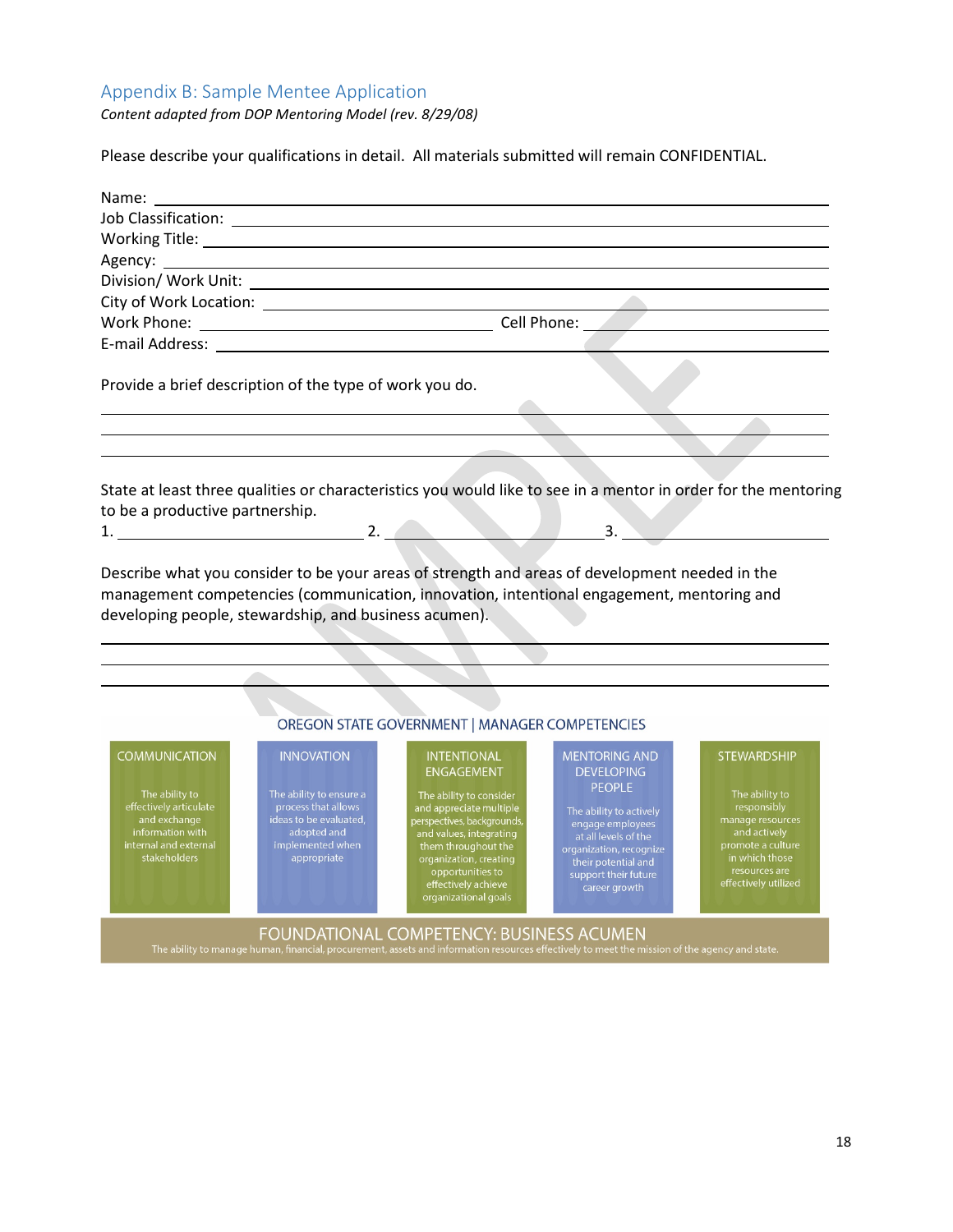What are some areas of career development or professional growth you would like to work on? Please review the following examples and check those knowledge and/or skill areas of career development or professional growth for which you would like to be mentored:

| <b>Technical expertise</b><br>[Budget, Procurement, etc.] | Advancing in career                      | Balancing work and outside<br>priorities |
|-----------------------------------------------------------|------------------------------------------|------------------------------------------|
| Bouncing back from failure                                | Building relationships                   | Changing careers                         |
| Dealing with difficult people                             | Giving feedback                          | Writing effectively                      |
| Making oral presentations                                 | __ Managing change                       | <b>Managing projects</b>                 |
| Motivating people                                         | Negotiating                              | Recruiting/hiring                        |
| Time management                                           | Building trust                           | Flexing your work style                  |
| Resolving conflicts                                       | Taking risks                             | <b>Team building</b>                     |
| Coaching                                                  | Understanding<br>organizational politics | Moving into a management role            |
| Other [list other areas of interest/need:                 |                                          |                                          |
|                                                           |                                          |                                          |
|                                                           |                                          |                                          |

| Signature: | Date: |  |
|------------|-------|--|
|            |       |  |

\_\_\_\_\_\_\_\_\_\_\_\_\_\_\_\_\_\_\_\_\_\_\_\_\_\_\_\_\_\_\_\_\_\_\_\_\_\_\_\_\_\_\_\_\_\_\_\_\_\_\_\_\_\_\_\_\_\_\_\_\_\_\_\_\_\_\_\_\_\_\_\_\_\_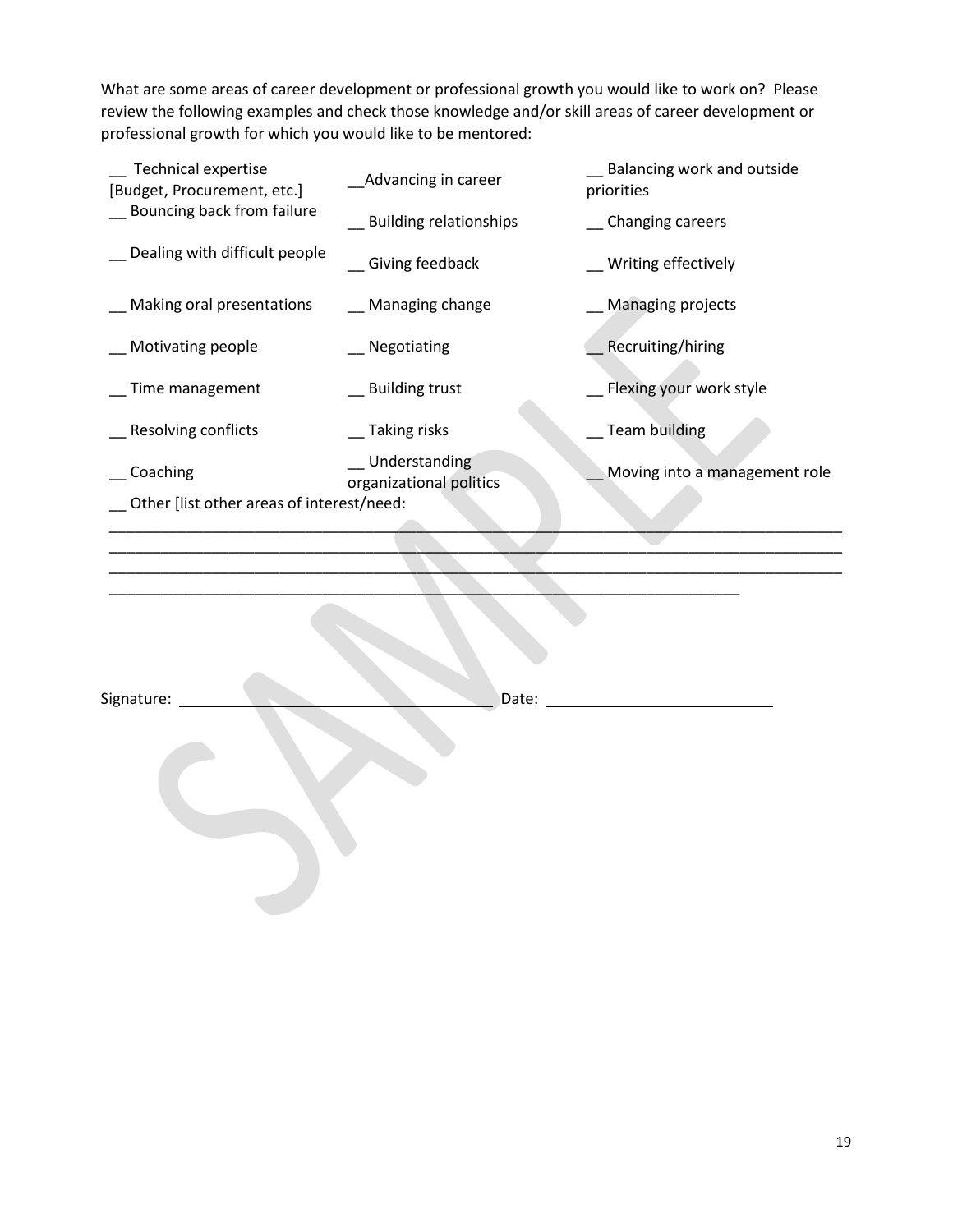# <span id="page-20-0"></span>Appendix C: Mentoring Agreement or Learning Contract (sample 1)

*Content adapted from DOP Mentoring Model (rev. 8/29/08)*

We are voluntarily entering into a mentoring relationship from which we both expect to benefit. We want this to be a rich, rewarding experience with most of our time together spent in professional development activities. To this end, we have mutually agreed upon the terms and conditions of our relationship as outlined in this agreement.

| <b>OBJECTIVES</b>   |                              |
|---------------------|------------------------------|
| We hope to achieve: | To accomplish this, we will: |
|                     |                              |
|                     |                              |
|                     |                              |
|                     |                              |
|                     |                              |
|                     |                              |
|                     |                              |

#### **CONFIDENTIALITY**

Any sensitive issues that we discuss will be held in confidence. Issues that are off-limits in this relationship include:\_\_\_\_\_\_\_\_\_\_\_\_\_\_\_\_\_\_\_\_\_\_\_\_\_\_\_\_\_\_\_\_\_\_\_\_\_\_\_\_\_\_\_\_\_\_\_\_\_\_\_\_\_\_\_\_\_\_\_\_\_\_\_\_\_\_\_\_\_\_\_\_\_\_\_\_\_\_\_\_

#### **FREQUENCY OF MEETINGS**

We will attempt to meet at least the statement of times(s) each month. If we cannot attend a scheduled meeting, we agree to notify each other in advance.

#### **DURATION**

We have determined that our mentoring relationship will continue as long as we both feel comfortable  $until:$ 

#### **NO-FAULT TERMINATION**

We are committed to open and honest communication in our relationship. We will discuss and attempt to resolve any conflicts as they arise. If, however, one of us needs to terminate the relationship for any reason, we agree to abide by one another's decision.

Mentor Mentee

Date **Date** Date **Date** Date **Date**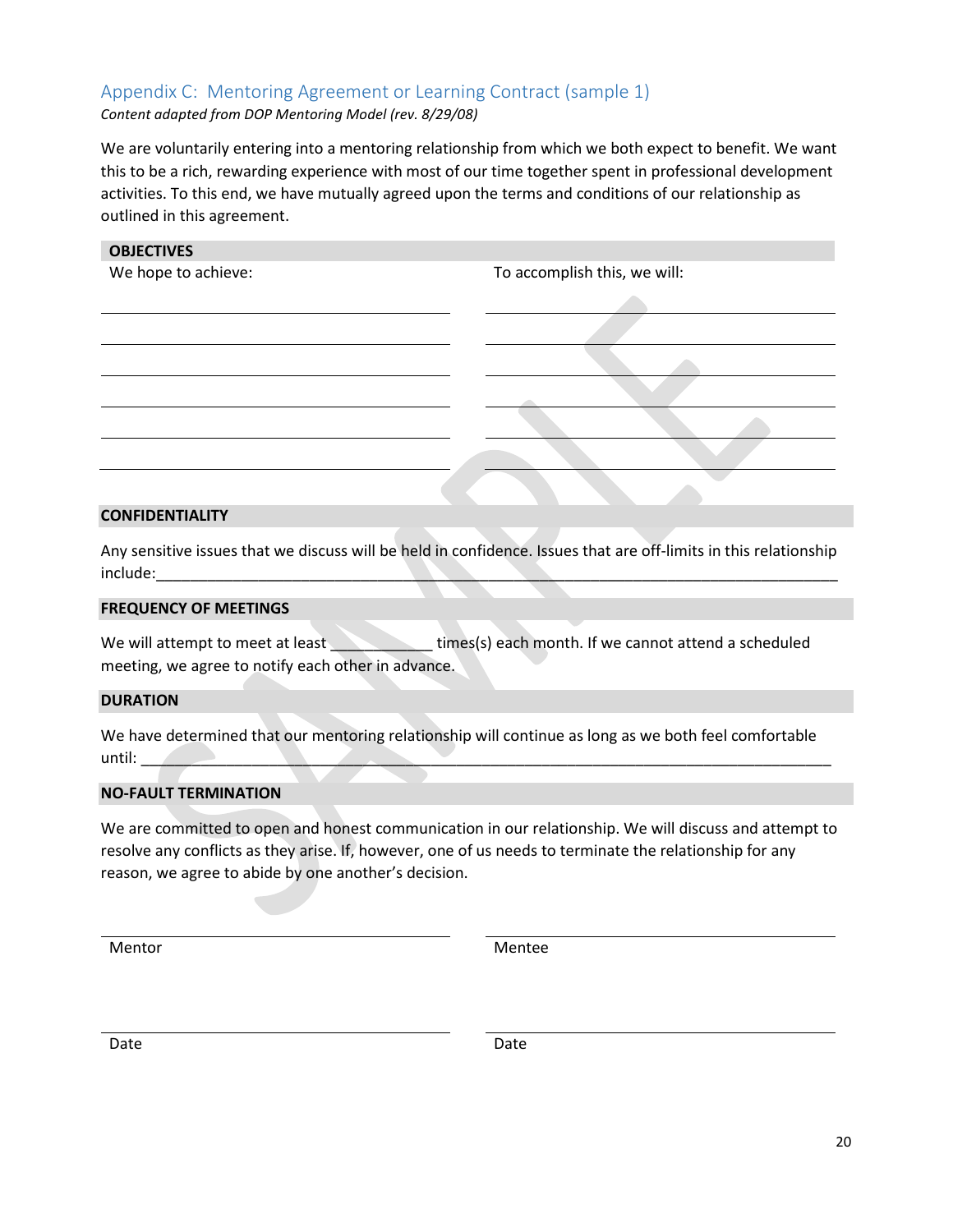# <span id="page-21-0"></span>Appendix D: Mentoring Agreement or Learning Contract (sample 2)

*Content adapted from DOP Mentoring Model (rev. 8/29/08)*

We are voluntarily entering into a mentoring relationship from which we both expect to benefit. We want this to be a rich, rewarding experience with most of our time together spent in professional development activities. In order to define our mentoring relationship, we have agreed that the goals described on the following page are SMART goals:

| $# S = Specific$   | Goals are in language that makes the desired outcome specific, and will "stretch"<br>the mentor and mentee to learn and perform.                                                          |
|--------------------|-------------------------------------------------------------------------------------------------------------------------------------------------------------------------------------------|
| $# M = Measurable$ | Each goal includes a specific measure to determine when the goal is achieved or<br>progress has been made in achieving the result.                                                        |
| $# A =$ Achievable | Goals are realistic, to be achieved within the time allotted.                                                                                                                             |
| # $R =$ Relevant   | The task or activity is relevant to the mentee. If the goal and activities are not<br>relevant, the mentee will have difficulty completing the activities and accomplishing<br>set goals. |
| $#T =$ Timely      | Goals include a date by which the mentor and mentee agree when the activity or<br>result will be accomplished.                                                                            |

We acknowledge that we are participating in an agency-approved mentoring program, and that participation does not guarantee promotion or entitle the participants to preferential treatment in employment related activities.

Name of Agency: <u>Community of Agency</u>

| Mentee (name)                 | Signature | Date |
|-------------------------------|-----------|------|
|                               |           |      |
| Mentee's Supervisor (name)    | Signature | Date |
|                               |           |      |
| Mentor (name)                 | Signature | Date |
|                               |           |      |
| Mentor's Supervisor (name)    | Signature | Date |
|                               |           |      |
| Mentorship Coordinator (name) | Signature | Date |
|                               |           |      |
|                               |           |      |

Duration of the mentoring program Expected frequency of meetings for the mentor and mentee \_\_\_\_\_\_\_\_\_\_\_\_\_\_\_\_\_\_\_\_\_\_\_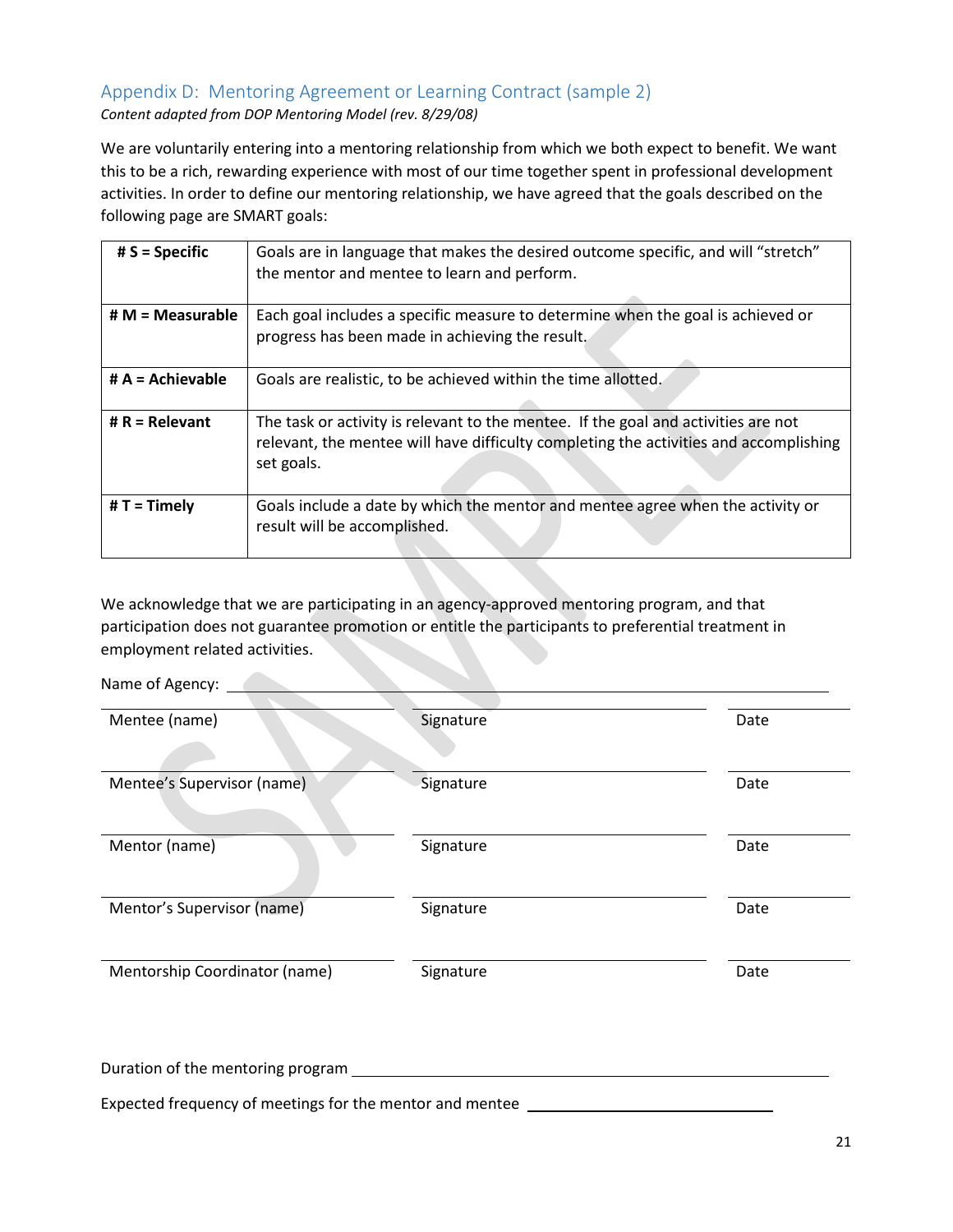#### **GOAL #1**

| Completion date: <u>completion</u> date: |  |
|------------------------------------------|--|
|                                          |  |
| <b>GOAL #2</b>                           |  |
|                                          |  |
|                                          |  |
|                                          |  |
|                                          |  |
|                                          |  |
|                                          |  |
|                                          |  |
|                                          |  |
|                                          |  |
|                                          |  |
| GOAL#3                                   |  |
|                                          |  |
|                                          |  |
|                                          |  |
|                                          |  |
|                                          |  |
|                                          |  |
| Measurement: 1997                        |  |
|                                          |  |
| Completion date:                         |  |
|                                          |  |
| <b>Other areas of Mutual agreement</b>   |  |
|                                          |  |
|                                          |  |
|                                          |  |
|                                          |  |
|                                          |  |
|                                          |  |
|                                          |  |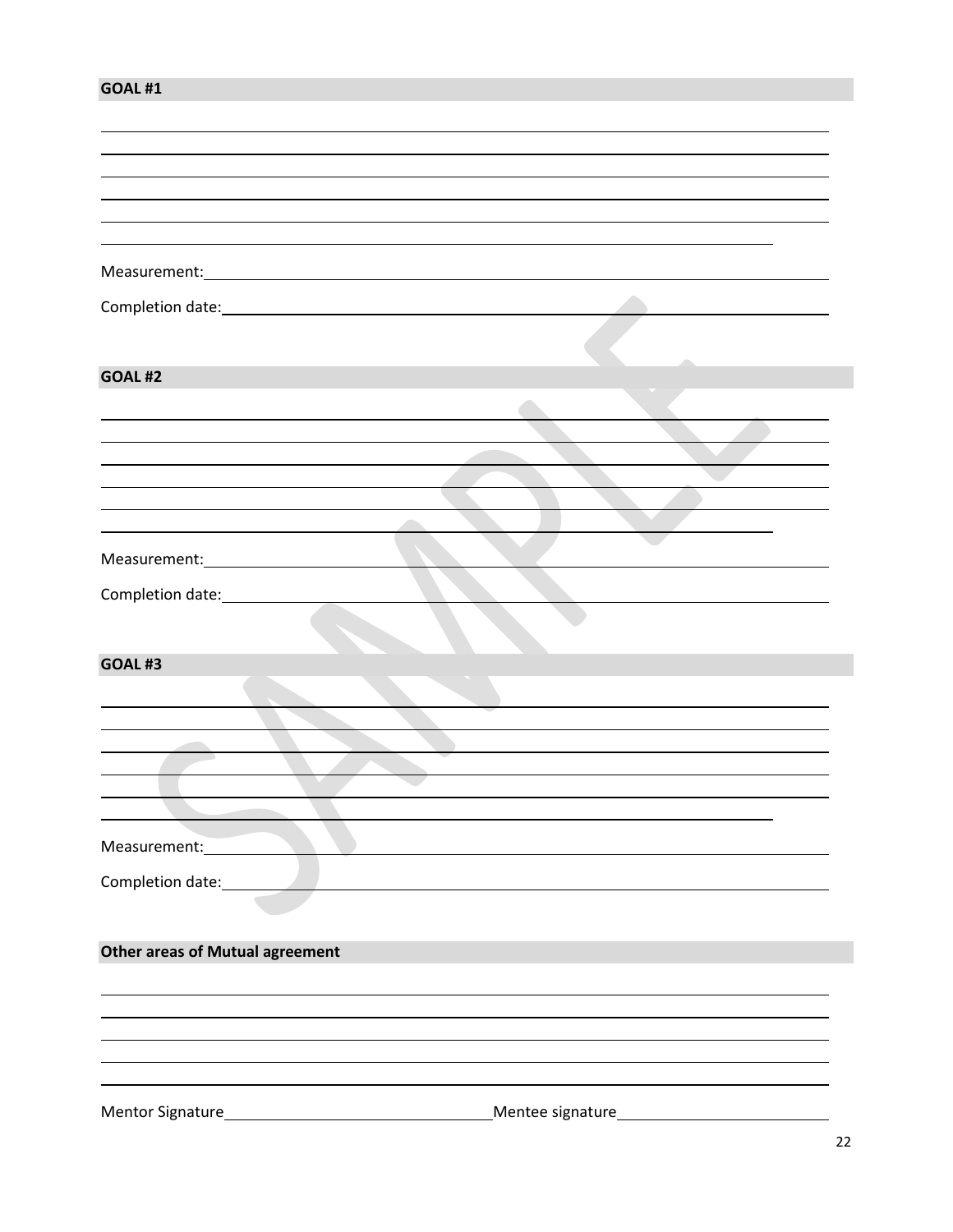#### <span id="page-23-0"></span>Appendix E: Mentor/Mentee Activity Sessions Summary

*Content adapted from DOP Mentoring Model (rev. 8/29/08)*

| Mentor:                                                                          | Mentee:             |
|----------------------------------------------------------------------------------|---------------------|
| Date:                                                                            | Time Session Began: |
| Location:                                                                        | Time Session Ended: |
|                                                                                  |                     |
| <b>SUMMARY OF SESSION:</b>                                                       |                     |
| Were planned activities at the last session completed? What did you learn?<br>1. |                     |

- 2. If you could do the same thing again, would you do anything differently? What and why? If not, why not? What made the activity successful?
- 3. Were there other tools or resources you could have used to make the activity more successful?
- 4. What is the most important thing you took away from the activity?

#### **PLANNED ACTIVITIES TO DISCUSS AT THE NEXT SESSION:**

| 1. |  |
|----|--|
|    |  |
| 2. |  |
|    |  |
|    |  |
| 3. |  |
|    |  |
| 4. |  |
|    |  |
|    |  |
|    |  |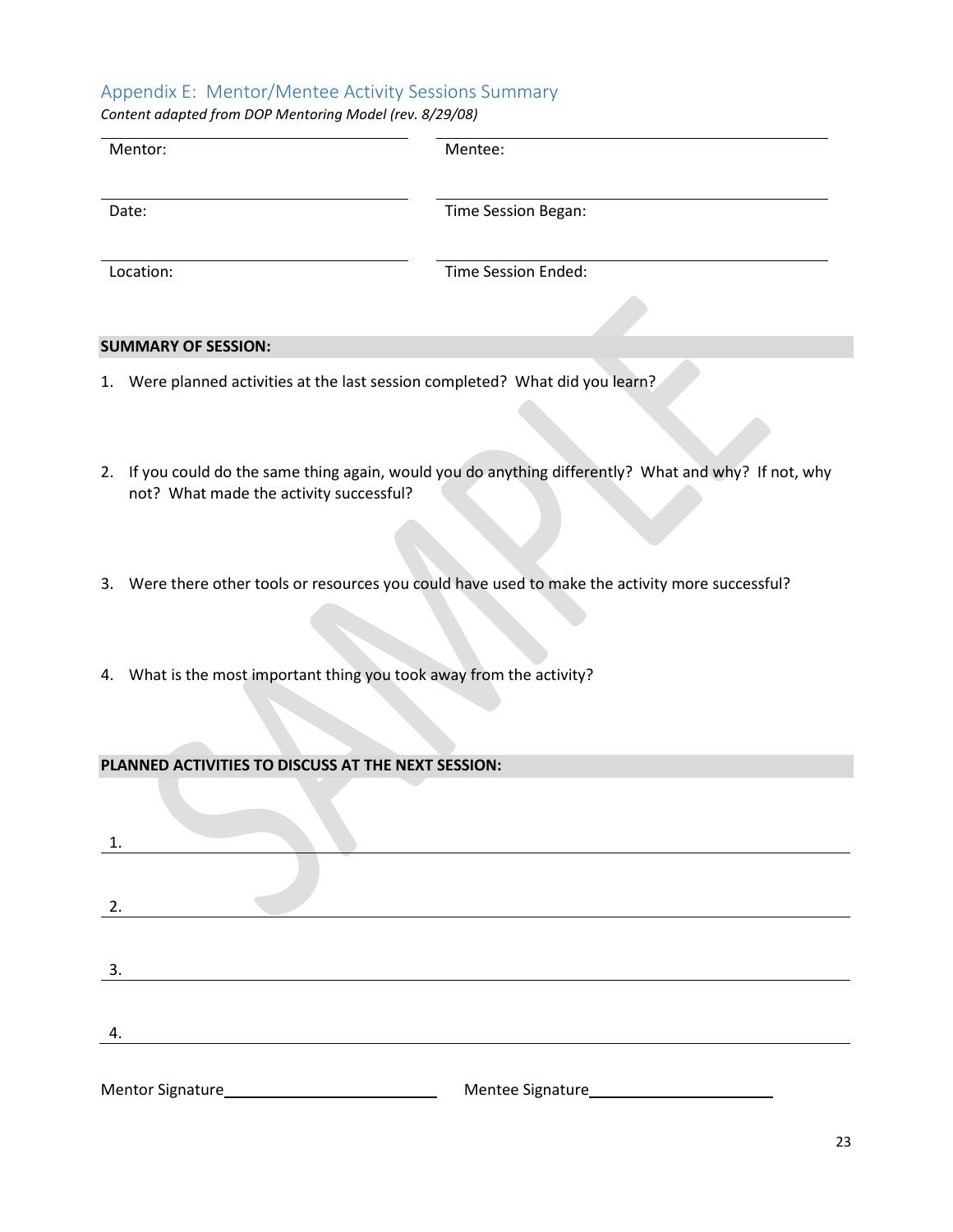# <span id="page-24-0"></span>Appendix F: Midway Evaluation

*Content adapted from DOP Mentoring Model (rev. 8/29/08)*

**DIRECTIONS:** Please use this form to review your experience with your mentor/mentee up to this point. It would be good to meet with your mentor/mentee to discuss your experience and decide on next steps. The form should be completed in a meeting between mentor and mentee.

| Activities/interactions we have implemented up to now:                                                                             |
|------------------------------------------------------------------------------------------------------------------------------------|
|                                                                                                                                    |
|                                                                                                                                    |
| Thus far, in meeting with my mentor, I have gained/ sharpened the following knowledge and/or skills:                               |
|                                                                                                                                    |
|                                                                                                                                    |
|                                                                                                                                    |
| I have shared the following knowledge/skills with my mentee:                                                                       |
|                                                                                                                                    |
|                                                                                                                                    |
|                                                                                                                                    |
| The following are other benefits I am gaining from the mentor/mentee relationship:                                                 |
|                                                                                                                                    |
|                                                                                                                                    |
|                                                                                                                                    |
|                                                                                                                                    |
| The following are ways in which the relationship with my mentor/mentee or participation in the program<br>could be more effective: |
|                                                                                                                                    |
|                                                                                                                                    |
|                                                                                                                                    |
| Suggestions I would share with new mentor/mentee pairs:                                                                            |
|                                                                                                                                    |
|                                                                                                                                    |
|                                                                                                                                    |
|                                                                                                                                    |
| Any other comments:                                                                                                                |
|                                                                                                                                    |
|                                                                                                                                    |
|                                                                                                                                    |

Mentor Mentee

Date **Date** Date **Date** Date **Date**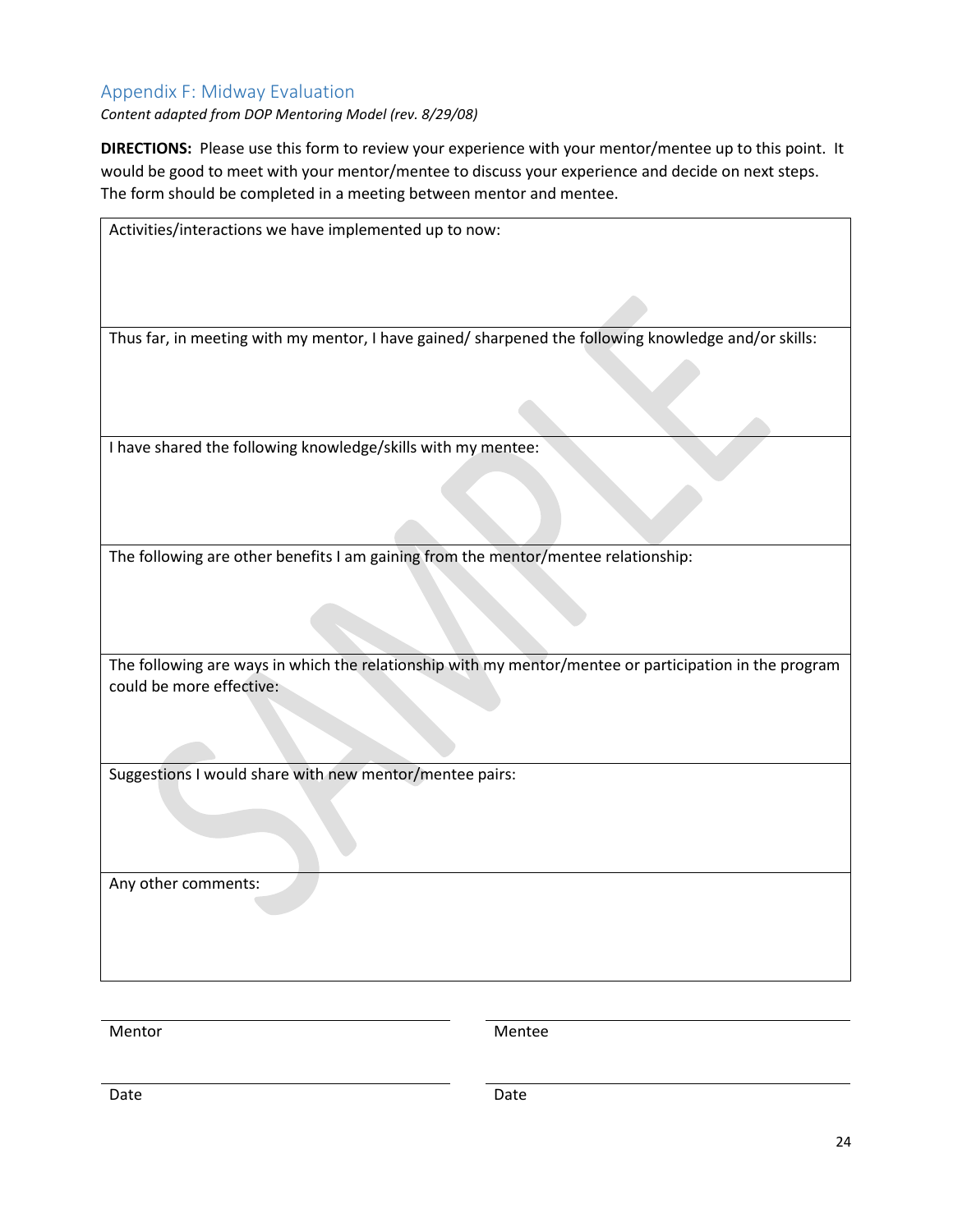# <span id="page-25-0"></span>Appendix G: Final Evaluation | Mentee for Mentor

*Content adapted from DOP Mentoring Model (rev. 8/29/08)*

| <b>Mentor's Name</b> | <b>Mentee's Name</b> | <b>Agency</b> | Date |
|----------------------|----------------------|---------------|------|

#### **AVAILABILITY**

A. How frequently did you meet with your assigned mentor?

- $\Box$  Less than once a month
- $\square$  Every three to four weeks
- $\square$  Every two weeks
- $\square$  Every week
- $\square$  Daily

B. Did you meet with your mentor enough?

 $\Box$  Yes  $\Box$  No

#### **FEEDBACK RATING SCALE**

Please consider the following definitions when using these ratings.

**Poor** – More often than not the required behavior was not there. The need was not met. The mentor's capability, behavior and/or knowledge level was, relative to the mentoring process consistently unacceptable.

**Fair** – While the mentor occasionally met the needs of the situation and/or the relationship, there were more times than not that the needs were not met or the optimal behavior was not evidenced.

**Average** –The mentor provided the needed information, knowledge level and/or behaviors that were helpful but was not viewed by the mentee as proactive. For the most part, the mentor was minimally responsive and took more of a reactive role versus being proactive and appropriately assertive in the relationship.

**Good** – More often than not, the mentor would extend him or herself in ways that proved helpful. His/her knowledge level provided helpful insight and some degree of advancement of the mentee's knowledge level.

**Excellent** –Consistently the mentor would anticipate needs, was proactive in the learning and sharing process, was perceptive to anticipate issues and was able to read situations accurately and ask helpful and insightful questions that proved to be beneficial to the mentoring experience and the mentoring relationship.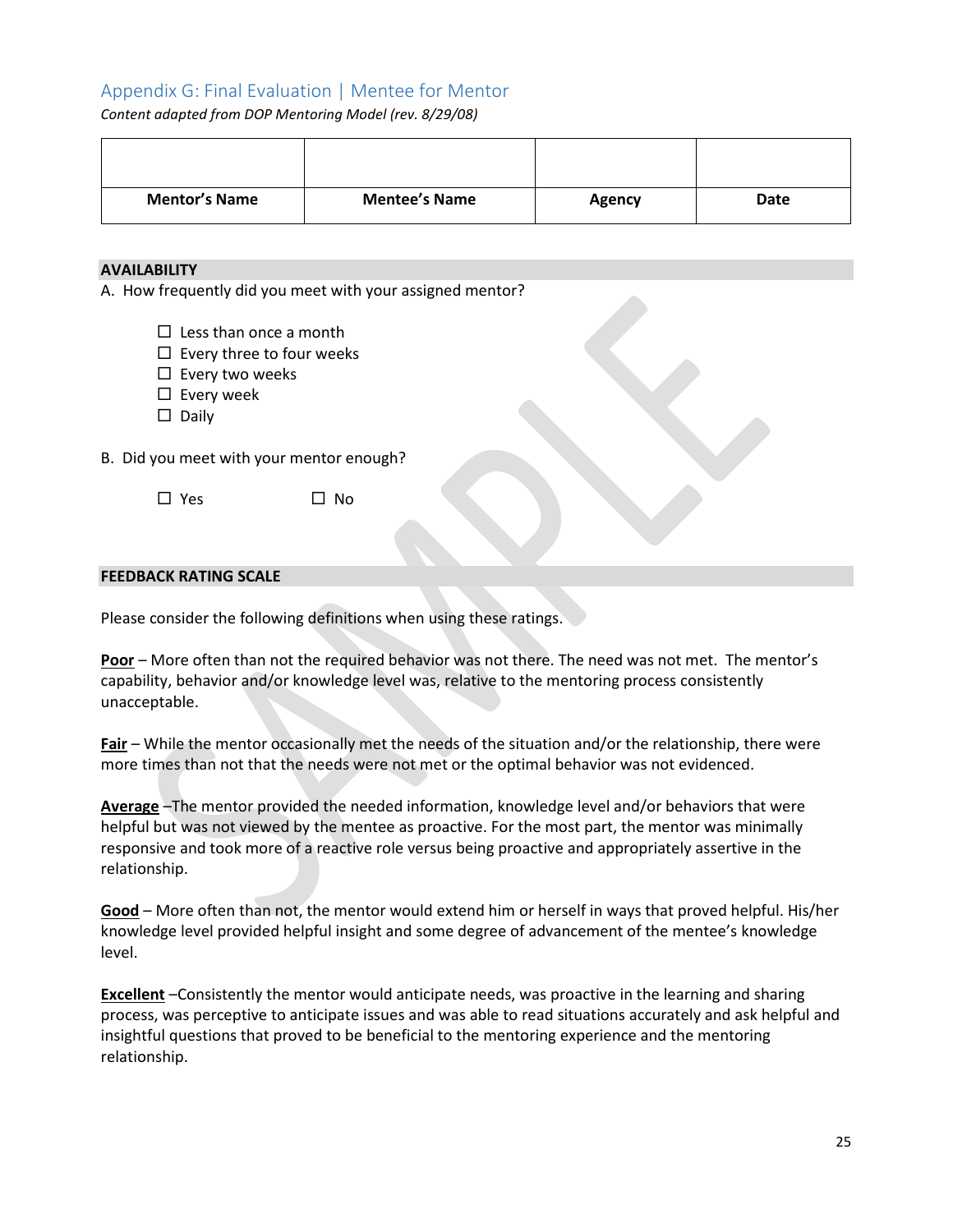# **Mentee for Mentor Evaluation (cont.)**

#### **For each question please place a check mark in the column that most closely represents your mentorship experience.**

| # | <b>Questions</b>                                                   | Poor | Fair | Average | Good | <b>Excellent</b> |
|---|--------------------------------------------------------------------|------|------|---------|------|------------------|
| A | What level of knowledge did your mentor                            |      |      |         |      |                  |
|   | possess regarding agency and state<br>policies?                    |      |      |         |      |                  |
|   | Comment:                                                           |      |      |         |      |                  |
| B | To what degree did your mentor follow up                           |      |      |         |      |                  |
|   | on questions she/he could not initially                            |      |      |         |      |                  |
|   | answer?<br>Comment:                                                |      |      |         |      |                  |
| C | How skilled was your mentor at teaching                            |      |      |         |      |                  |
|   | new concepts?                                                      |      |      |         |      |                  |
|   | Comment:                                                           |      |      |         |      |                  |
| D | How skilled was your mentor at modeling                            |      |      |         |      |                  |
|   | professionalism?                                                   |      |      |         |      |                  |
|   | Comment:                                                           |      |      |         |      |                  |
| E | How skilled was your mentor at providing a                         |      |      |         |      |                  |
|   | kind and thoughtful learning environment?                          |      |      |         |      |                  |
|   | Comment:                                                           |      |      |         |      |                  |
| F | How accessible/available was your mentor?                          |      |      |         |      |                  |
|   |                                                                    |      |      |         |      |                  |
|   | Comment:                                                           |      |      |         |      |                  |
| G | How skilled was your mentor in regular and<br>clear communication? |      |      |         |      |                  |
|   |                                                                    |      |      |         |      |                  |
|   | Comment:                                                           |      |      |         |      |                  |
| H | How would you rate your overall                                    |      |      |         |      |                  |
|   | experience with your mentor?                                       |      |      |         |      |                  |
|   | Comment:                                                           |      |      |         |      |                  |
|   |                                                                    |      |      |         |      |                  |
| л |                                                                    |      |      |         |      |                  |
|   | Comment:                                                           |      |      |         |      |                  |
| J |                                                                    |      |      |         |      |                  |
|   | Comment:                                                           |      |      |         |      |                  |
| К |                                                                    |      |      |         |      |                  |
|   | Comment:                                                           |      |      |         |      |                  |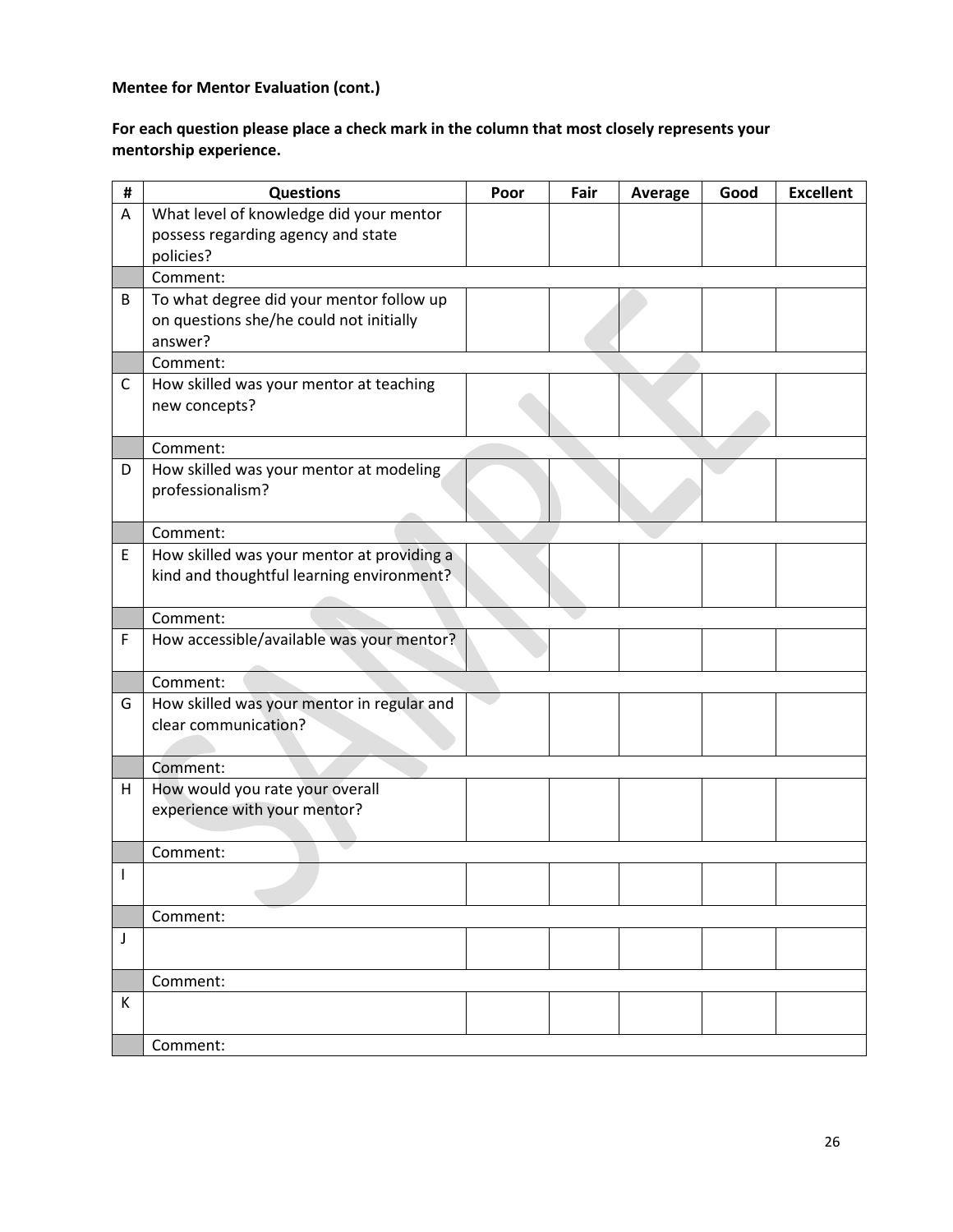# **Mentee for Mentor Evaluation (cont.)**

#### **NARRATIVE**

1. What was the most helpful aspect of your mentorship experience?

2. What was the least helpful part of your mentorship experience?

3. Would you consider becoming a mentor in the future? Please explain your answer.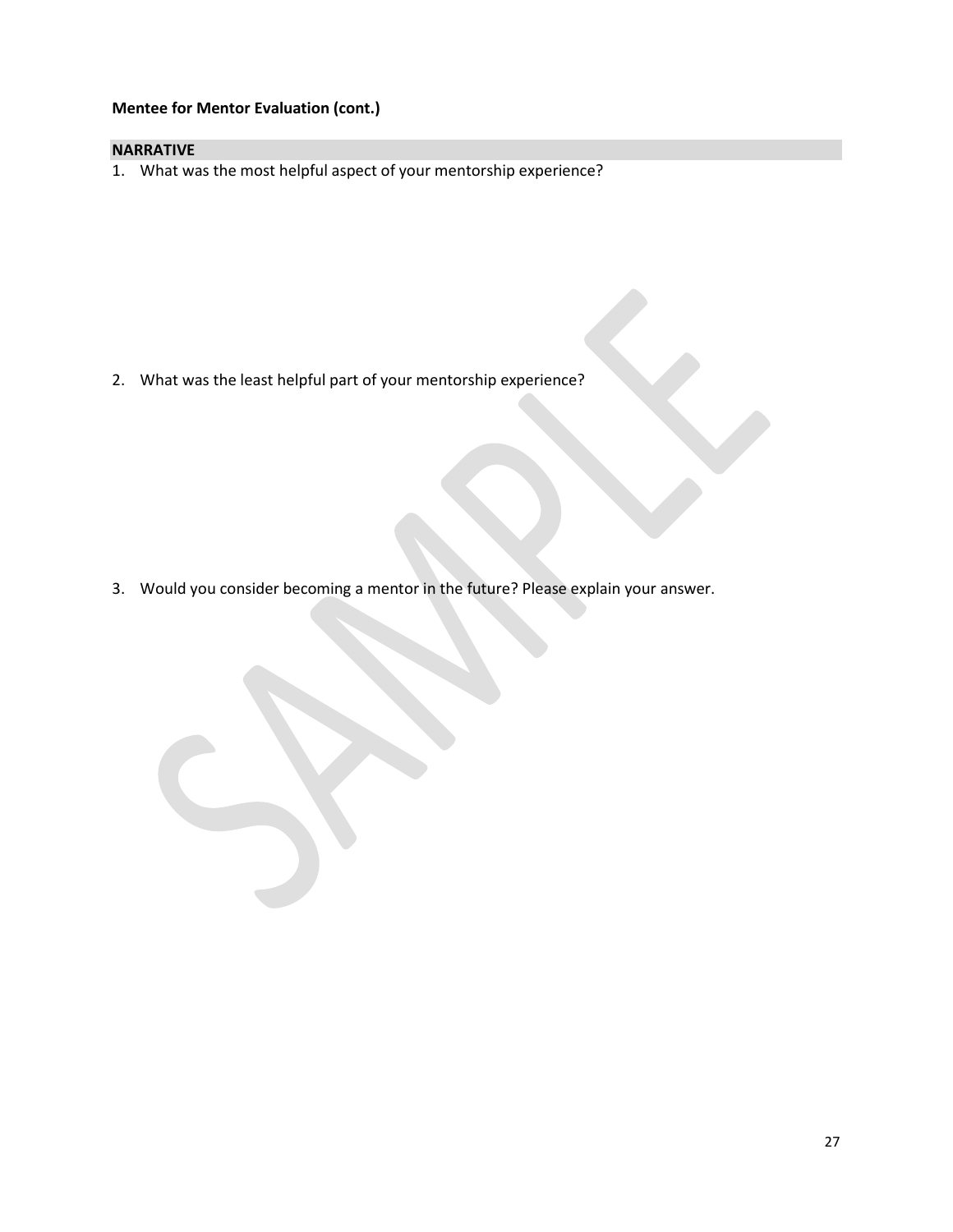# <span id="page-28-0"></span>Appendix H: Final Evaluation | Mentor for Mentee

*Content adapted from DOP Mentoring Model (rev. 8/29/08)*

| <b>Mentee's Name</b> | <b>Mentor's Name</b> | Agency | Date |
|----------------------|----------------------|--------|------|

#### **AVAILABILITY**

A. How frequently did you meet with your assigned mentee?

- $\square$  Less than once a month
- $\square$  Every three to four weeks
- $\square$  Every two weeks
- $\square$  Every week
- $\square$  Daily

B. Did you meet with your mentee enough?

 $\square$  Yes  $\square$  No

#### **FEEDBACK RATING SCALE**

Please consider the following definitions when using these ratings.

**Poor** – More often than not the required behavior was not there. The need was not met. The mentee's capability, behavior and/or knowledge level was, relative to the mentoring process consistently unacceptable.

**Fair** – While the mentee occasionally met the needs of the situation and/or the relationship, there were more times than not that the needs were not met or the optimal behavior was not evidenced.

**Average** –The mentee received needed information, knowledge and/or behaviors that were helpful but was not viewed by the mentor as proactive. For the most part the mentee was minimally responsive and took more of a reactive role versus being proactive and appropriately assertive in the relationship.

**Good** – More often than not the mentee would extend him or herself in ways that proved helpful. The mentor relationship advanced the mentee's knowledge level.

**Excellent** –Consistently the mentee was proactive in the learning and sharing process, was perceptive to anticipate issues and was able to read situations accurately and ask helpful and insightful questions that proved to be beneficial to the mentoring experience and the mentoring relationship.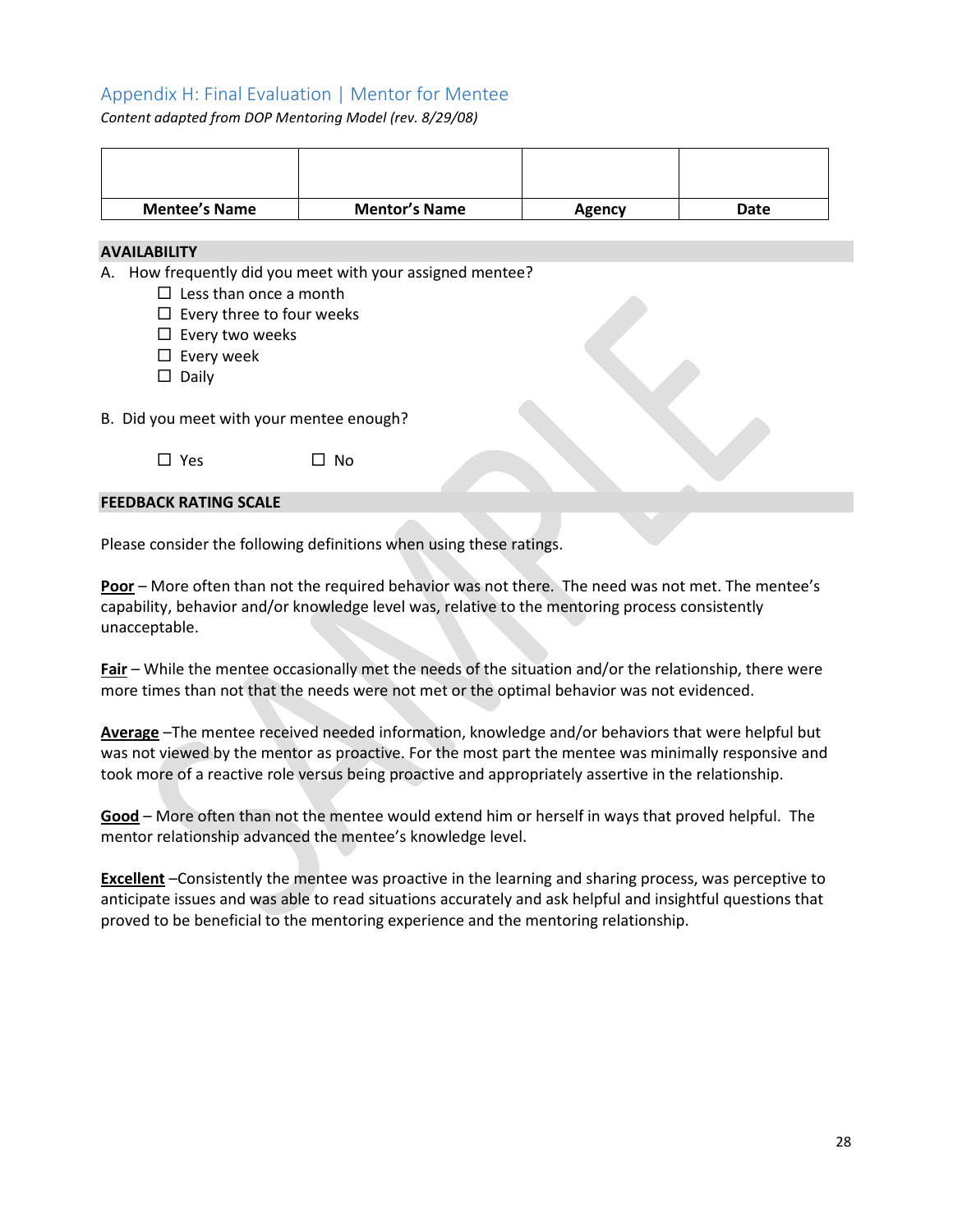# **Mentor for Mentee Evaluation (cont.)**

#### **For each question please place a check mark in the column that most closely represents your mentorship experience.**

| #  | <b>Questions</b>                                                     | Poor | Fair | Average | Good | <b>Excellent</b> |
|----|----------------------------------------------------------------------|------|------|---------|------|------------------|
| A  | To what degree did your mentee follow up                             |      |      |         |      |                  |
|    | on action items/action plans discussed<br>during mentoring sessions? |      |      |         |      |                  |
|    |                                                                      |      |      |         |      |                  |
|    | Comment:                                                             |      |      |         |      |                  |
| B  | How skilled was your mentee at learning                              |      |      |         |      |                  |
|    | new concepts?                                                        |      |      |         |      |                  |
|    | Comment:                                                             |      |      |         |      |                  |
| C  | How skilled was your mentee in receiving                             |      |      |         |      |                  |
|    | constructive criticism or feedback?                                  |      |      |         |      |                  |
|    | Comment:                                                             |      |      |         |      |                  |
| D  | How skilled was your mentee at modeling                              |      |      |         |      |                  |
|    | professionalism?                                                     |      |      |         |      |                  |
|    | Comment:                                                             |      |      |         |      |                  |
| Ε  | How accessible/available was your                                    |      |      |         |      |                  |
|    | mentee?                                                              |      |      |         |      |                  |
|    |                                                                      |      |      |         |      |                  |
|    | Comment:                                                             |      |      |         |      |                  |
| F  | How skilled was your mentee in regular                               |      |      |         |      |                  |
|    | and clear communication?                                             |      |      |         |      |                  |
|    | Comment:                                                             |      |      |         |      |                  |
| G  | How would you rate your overall                                      |      |      |         |      |                  |
|    | experience with your mentee?                                         |      |      |         |      |                  |
|    |                                                                      |      |      |         |      |                  |
| H  | Comment:                                                             |      |      |         |      |                  |
|    |                                                                      |      |      |         |      |                  |
|    | Comment:                                                             |      |      |         |      |                  |
| I. |                                                                      |      |      |         |      |                  |
|    | Comment:                                                             |      |      |         |      |                  |
| J  |                                                                      |      |      |         |      |                  |
|    |                                                                      |      |      |         |      |                  |
|    | Comment:                                                             |      |      |         |      |                  |
| К  |                                                                      |      |      |         |      |                  |
|    | Comment:                                                             |      |      |         |      |                  |